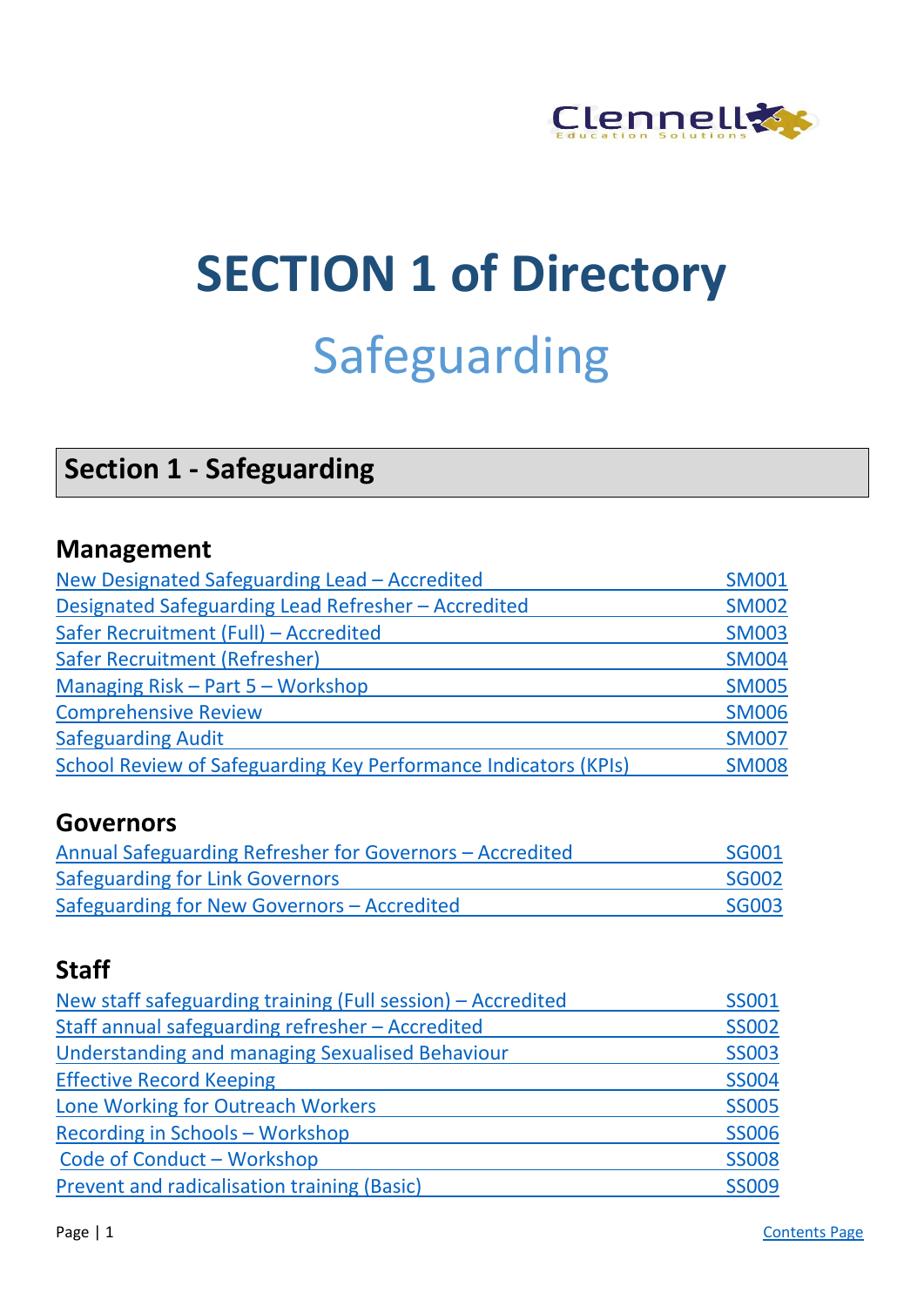| Prevent and radicalisation training (Advanced) | <b>SS010</b> |
|------------------------------------------------|--------------|
| Let's get specific                             | <b>SS011</b> |
| <b>CPOMs Support session</b>                   | <b>SS012</b> |
| <b>Sexting - Staff Session</b>                 | <b>SS013</b> |
| Creating a calm lunchtime environment          | <b>SS014</b> |
| <b>Online Safety - Staff</b>                   | <b>SS015</b> |

### **Parents**

| Safeguarding in the community         | <b>SP001</b> |
|---------------------------------------|--------------|
| Anti-bullying                         | <b>SP002</b> |
| <b>Managing Behaviour</b>             | <b>SP003</b> |
| <b>Sexting – Parent Session</b>       | <b>SP004</b> |
| <b>Online Safety - Parent Session</b> | <b>SP005</b> |

# **Pupils**

| <b>Pupil Safety - Sexting</b>               | <b>SPU001</b> |
|---------------------------------------------|---------------|
| Pupil Safety - E-safety                     | <b>SPU002</b> |
| Pupil Safety - Anti-bullying                | <b>SPU003</b> |
| Online Safety - Student Session (KS1 - KS4) | <b>SPU004</b> |
| Prevent and Radicalisation (Yr7 - Yr13)     | <b>SPU005</b> |
| <b>County Lines, Gangs and Young People</b> | <b>SPU006</b> |
| Keeping Safe on the Streets/Knife Crime     | <b>SPU007</b> |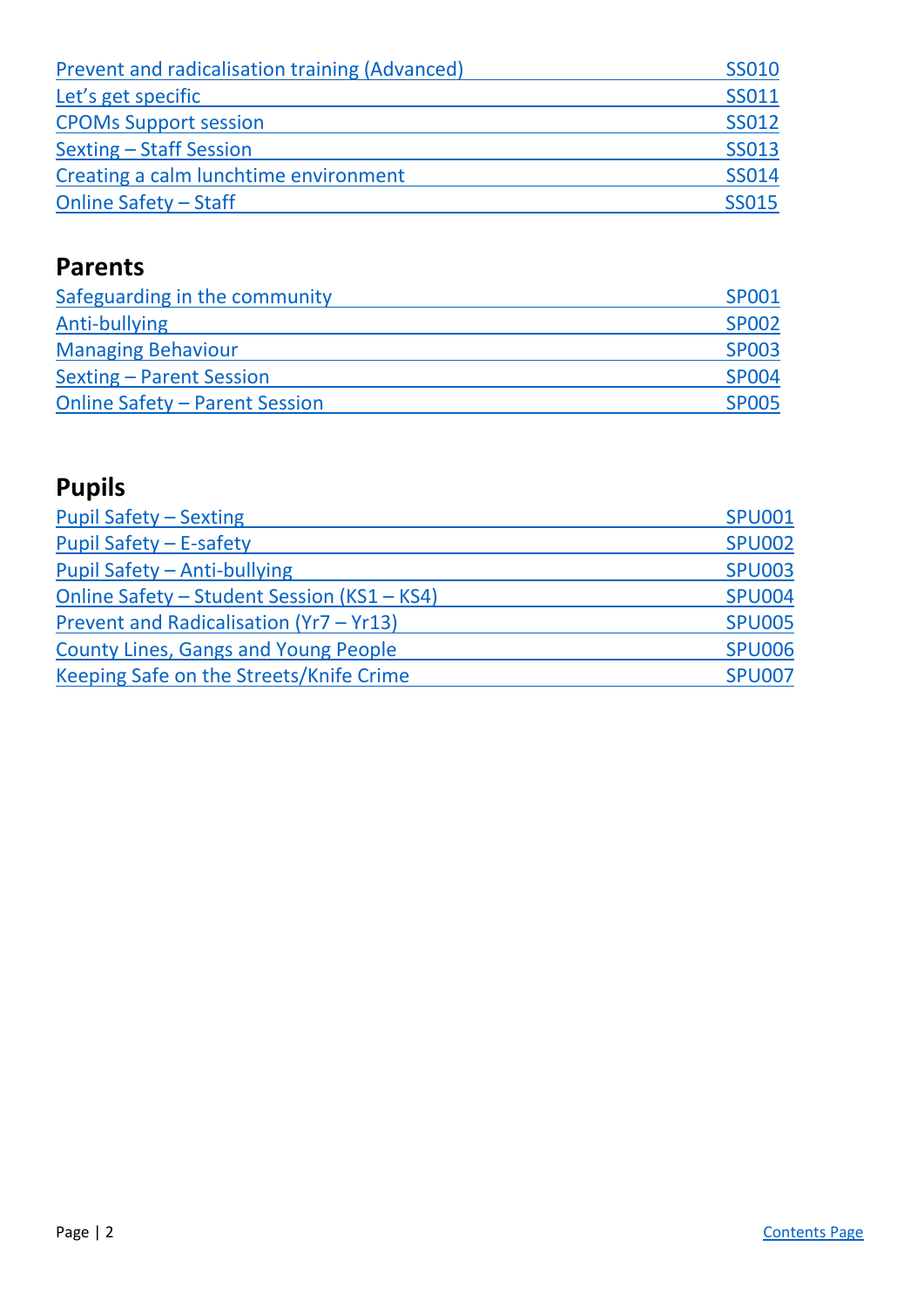Safeguarding Management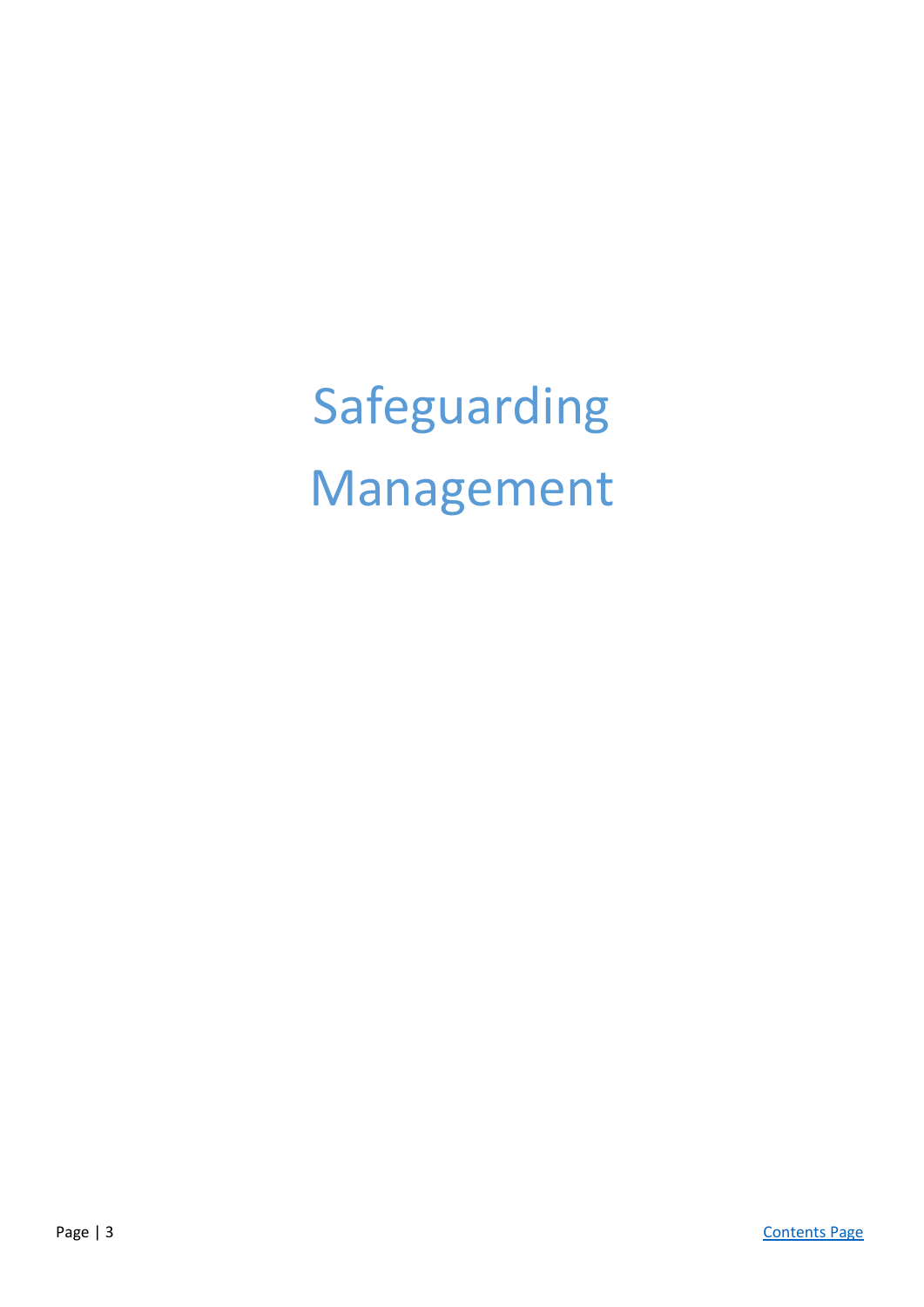# <span id="page-3-0"></span>**New Designated Safeguarding Lead Code: SM001**



#### **Introduction**

This training is specifically designed for staff who have been asked to become a Designated Safeguarding Lead or Deputy. Only after completion of the course can they act as Designated Safeguarding Lead.

#### **Attendees: This training is suitable for the following members of staff:**

For all staff who are responsible for safeguarding matters, including:

- Head Teachers
- Deputy Head Teachers
- Senior Leaders
- New Designated Safeguarding Leads

#### **Learning Outcomes:**

By the end of the training, participants will be able to:

- Understand their role as a Designated Safeguarding Lead
- Understand the referral process and when to refer a concern
- Identify risks levels of potential cases
- Record effectively
- Have knowledge of how to deal with staff allegations
- Knowledge of current guidance and legislation

#### **Venue:**

Venues will be confirmed per session so please check the location prior to attending. Lunch and refreshments are provided on this course. Please let us know if you have any dietary requirements.

See our training plan for forthcoming dates.

#### **Length of course:** 1 day

| Cost         | Core | <b>Enhanced</b> | <b>Non-SLA</b> |
|--------------|------|-----------------|----------------|
| In School    | N/A  | N/A             | N/A            |
| Central/Zoom | Free | Free            | £300           |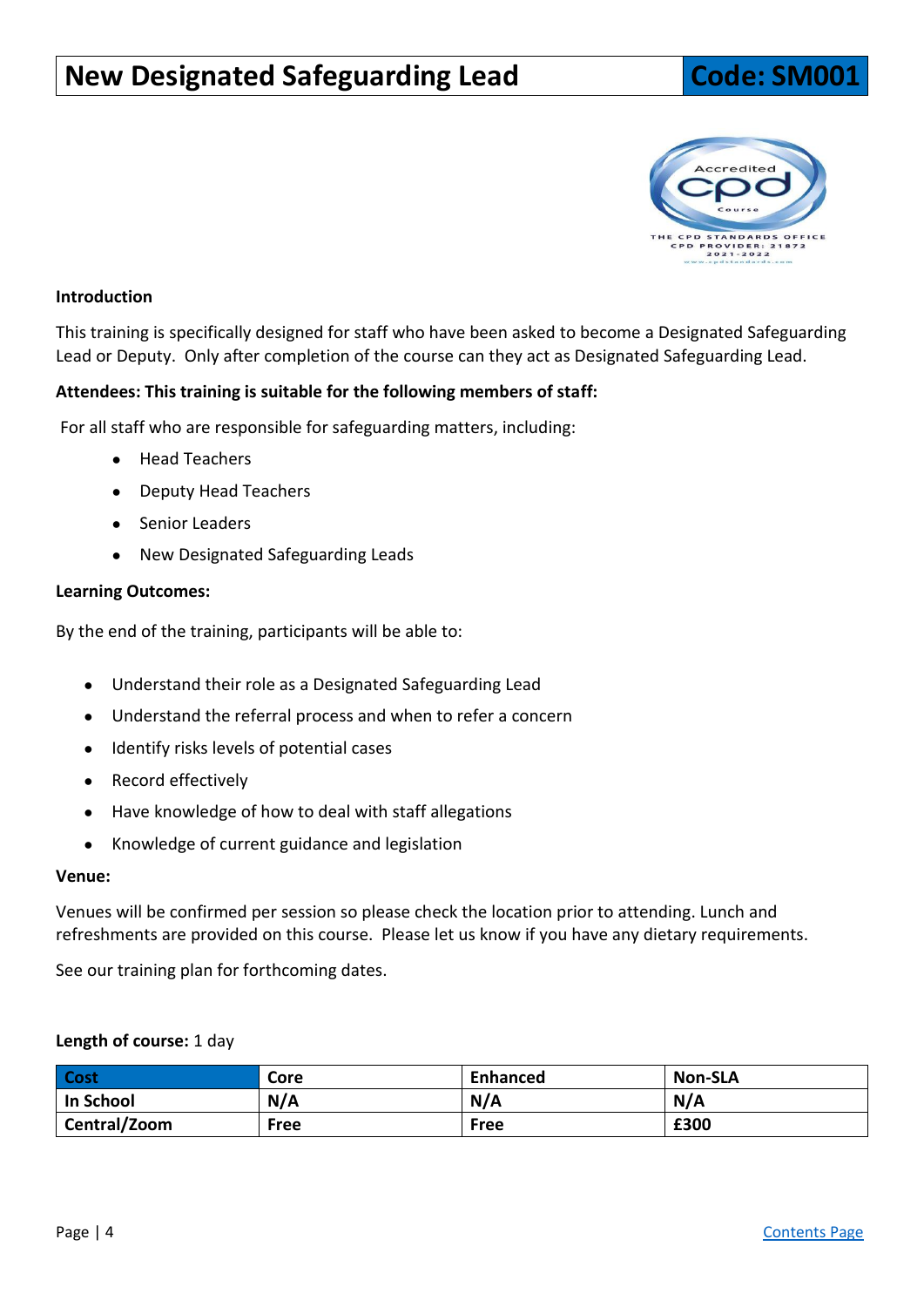# <span id="page-4-0"></span>**Designated Safeguarding Lead Refresher | Code: SM002**



#### **Introduction**

This session is amended annually to ensure Designated Safeguarding Leads are kept up to date with current issues and guidance. Using national and regional information we develop the session to be specific to the role.

#### **Attendees: This training is suitable for the following members of staff:**

For all staff who are responsible for safeguarding matters, including:

- Head Teachers
- Deputy Head Teachers
- Senior Leaders
- Designated Safeguarding Leads

#### **Learning Outcomes:**

By the end of the training participants will be able to:

- Provide support to staff members to carry out their safeguarding duties
- Implement any changes to practice
- Update school policies if relevant
- Disseminate the information to school staff using materials provided
- Have up to date knowledge on current guidance and legislation

#### **Venue:**

Venues will be confirmed per session so please check the location prior to attending.

#### **Length of course:** 2 hours

| <b>Cost</b>  | Core | <b>Enhanced</b> | <b>Non-SLA</b> |
|--------------|------|-----------------|----------------|
| ' In School  | N/A  | N/A             | N/A            |
| Central/Zoom | Free | Free            | £100           |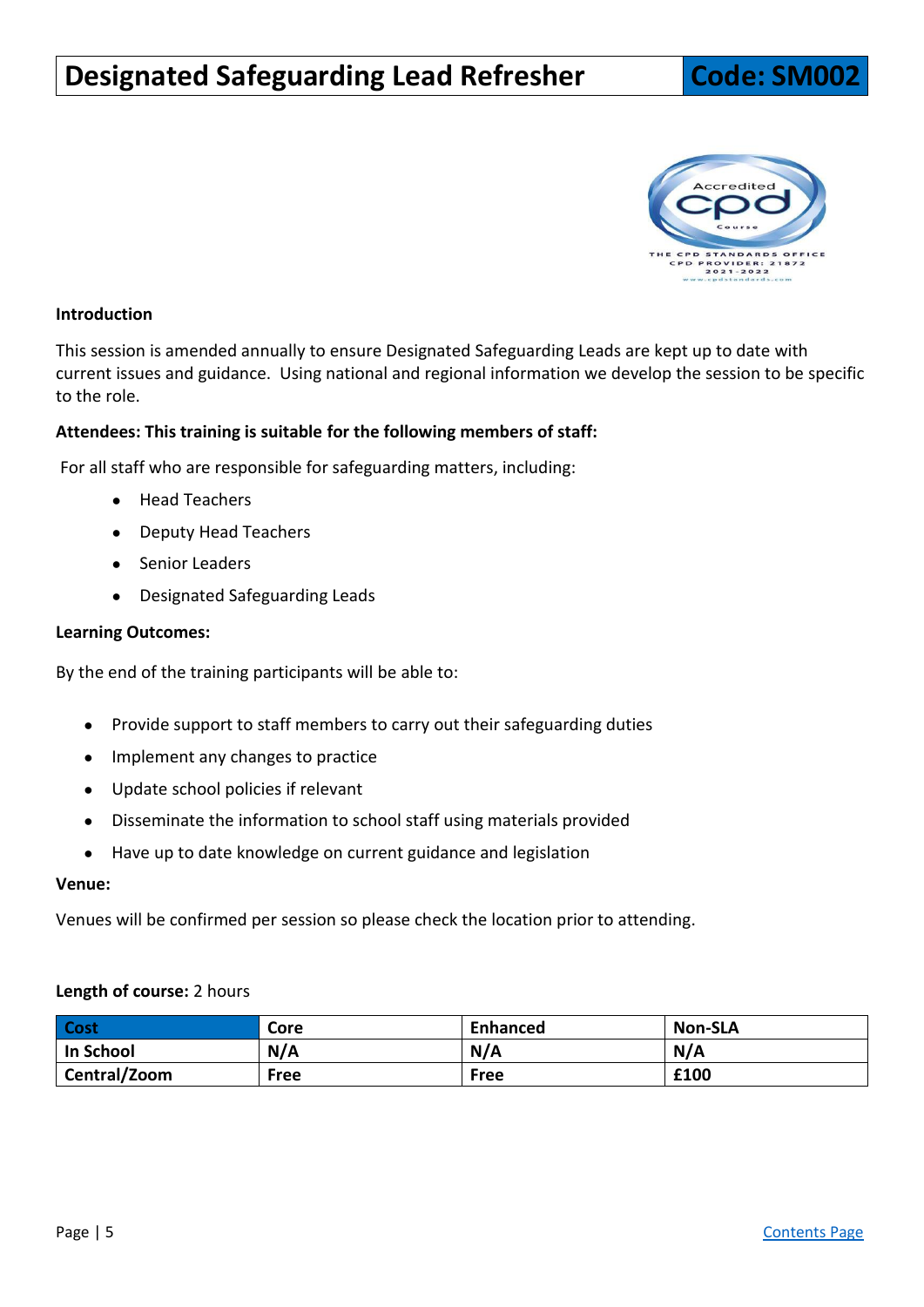<span id="page-5-0"></span>This full day session ensures delegates are up to date and compliant with all requirements of the Safer Recruitment process and expectations. The course is fully accredited through the **Safer Recruitment Consortium**, working alongside the **Lucy Faithfull Foundation**.

#### **Attendees: This training is suitable for:**

● Management responsible for recruiting , HR staff, and Governors

#### **Learning Outcomes:**

- Identify the key features of staff recruitment that help deter or prevent the appointment of unsuitable people
- Background and context to safer recruitment
- Consider policies and practice that minimise opportunities for abuse or ensure prompt reporting
- Help participants begin to review their policies and practice in recruitment with a review to creating a safer culture

The session is delivered in 4 parts:-

- Part 1: Data/Research and characteristics of potential perpetrators
- Part 2: Safer recruitment process, checks and establishing a consistent approach
- Part 3: Application, references, interview and DBS: relevance of previous convictions
- Part 4: Establishing a culture of vigilance and maintaining a focus on safeguarding.

Delegates are 'tested' during the course of the day to reinforce learning and key messages and will have the opportunity to share practice, explore case examples with colleagues, ask questions and consider ways in which practice within your setting can be further strengthened.

#### **Length of course:** 1 day

| Cost         | Core                           | <b>Enhanced</b> | <b>Non-SLA</b> |
|--------------|--------------------------------|-----------------|----------------|
| In School    | N/A                            | N/A             | N/A            |
| Central/Zoom | 1 Free place (£100 additional) | <b>Free</b>     | £200           |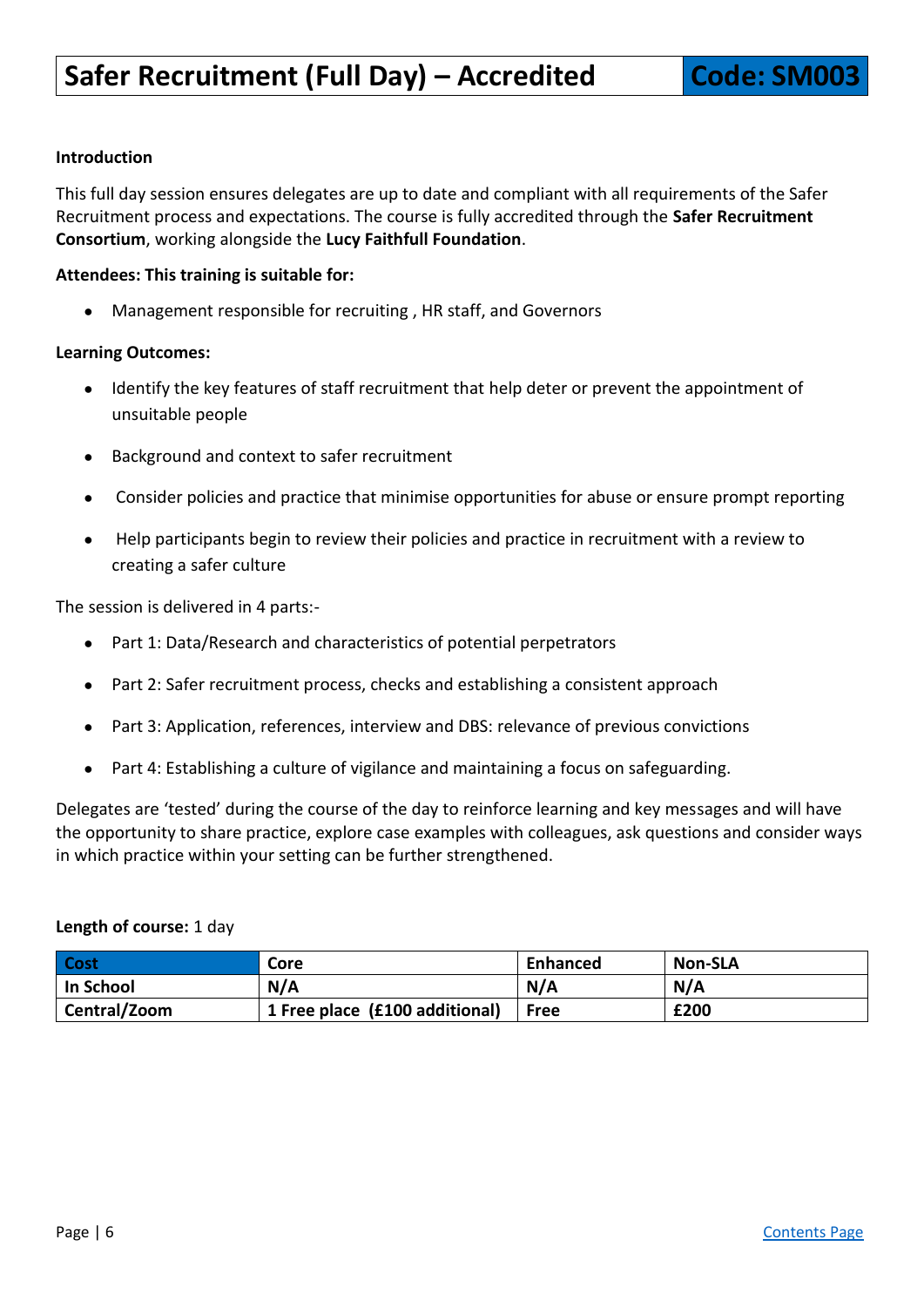<span id="page-6-0"></span>Although there is no requirement to update 'Safer Recruitment training' this session is aimed at those who feel they would benefit from a refresher. Please note this session is not accredited. If you require accredited training please refer to our full session.

#### **Attendees: This training is suitable for:**

- Management responsible for recruiting
- HR staff
- Governors

#### **Learning Outcomes:**

- Up to date guidance on recruiting safely
- Examining self-practice
- The link to safeguarding children and staff
- Identifying risk through case examples and discussion
- Strategies to improve processes

#### **Length of course:** 1.5 hours

| <b>Cost</b>  | Core                          | <b>Enhanced</b> | <b>Non-SLA</b> |
|--------------|-------------------------------|-----------------|----------------|
| l In School  | £250                          | 2 Credits       | £300           |
| Central/Zoom | 1 Free place (£25 additional) | Free            | £75            |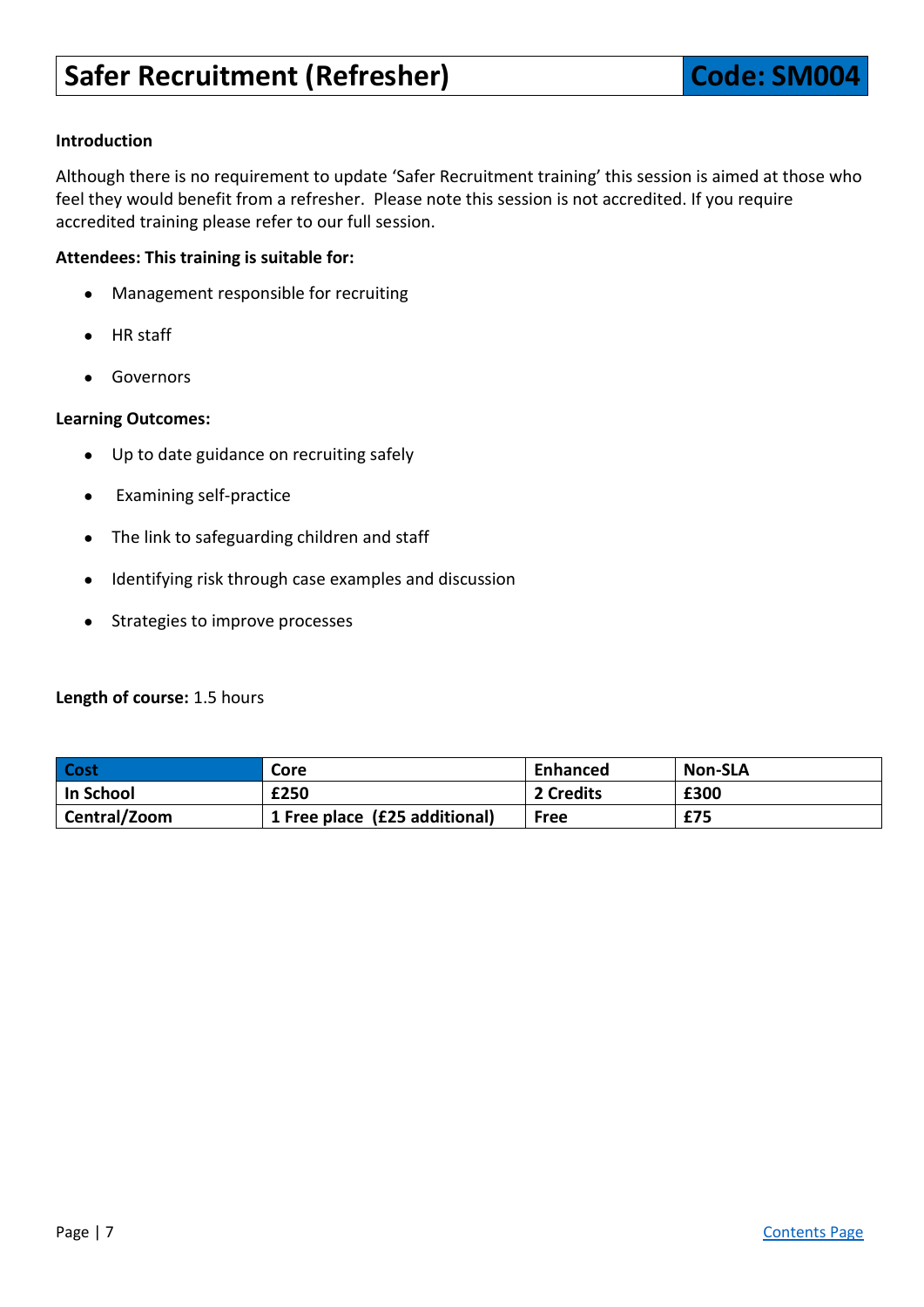# <span id="page-7-0"></span>**Workshop (Managing Risk – Part 5) <b>Code: SM005**

#### **Introduction**

This session is one of our themed DSL safeguarding sessions previously delivered as our 2018-19 DSL annual refresher. Increasingly, DSLs are dealing with sexual harassment and violence cases in school. In 2018 the DfE included a new section in Keeping Children Safe in Education addressing this area. As a result of the changes, we developed this session to support DSLs to understand the changes and how they may impact on their practice.

#### **Attendees: This training is suitable for:**

Any staff with responsibility for safeguarding or who may work with higher risk pupils including:

Designated Safeguarding Leads and Deputies, Management and Pastoral Staff

#### **Course Content:**

By the end of the training participants will be aware of:

- Their role and responsibilities in relation to safeguarding
- Have a clear understanding of the DfE current guidance including Keeping Children Safe in Education (Part 5)
- Considerations for managing risk
- The processes and how to deal with disclosures
- What to do if concerned about a child

#### **Length of course**: 1 hour

| <b>Cost</b>      | Core | Enhanced | <b>Non-SLA</b> |
|------------------|------|----------|----------------|
| <b>In School</b> | £125 | credit   | £150           |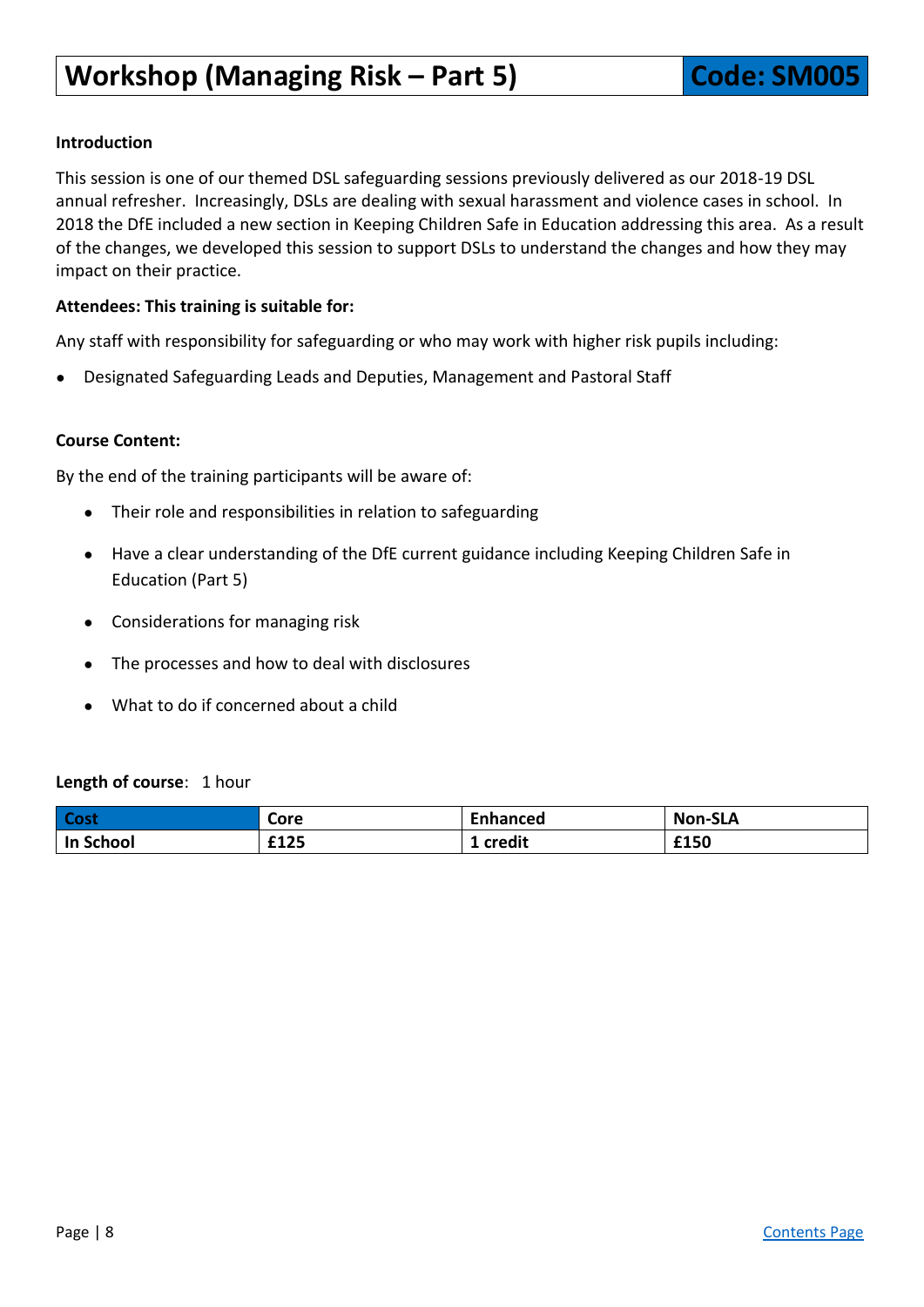<span id="page-8-0"></span>The purpose of the review is to assist the school in ensuring safeguarding procedures are compliant and that the school is meeting its statutory responsibilities for keeping children safe. It further extends the audit, and other challenge and monitoring processes.

A consultant will visit the school to conduct a comprehensive review of safeguarding practice across the whole school environment.

The review process will involve:

- An examination of key safeguarding documentation, policies and website
- Safeguarding learning walk around the school site and the learning environment
- Observation of the children entering the school in the morning
- Detailed review of the school's single central record and safer recruitment procedures
- A consultant interview with: Headteacher / Designated safeguarding lead (DSL) Members of school staff Link governor for safeguarding A group of children A group of parents School business manager

#### **This review is suitable for:**

- School leadership including the governance monitoring process
- Trust CEOs as part of the due diligence process of trusts looking to adopt new schools
- Schools planning and preparing for future Ofsted / ISI inspections
- Schools who need to get a full picture of strengths and weaknesses in safeguarding

#### **Outcomes**

A detailed report identifying:

- Background and context to the review
- Key safeguarding documentation and procedures established and embedded
- Good practice and potential gaps in each of the areas reviewed
- Summary and areas for consideration

#### **Length of session: 6 hours in school, preparation and report writing**

| Cost      | Core | Enhanced         | <b>Non-SLA</b> |
|-----------|------|------------------|----------------|
| In School | £750 | <b>6 Credits</b> | £900           |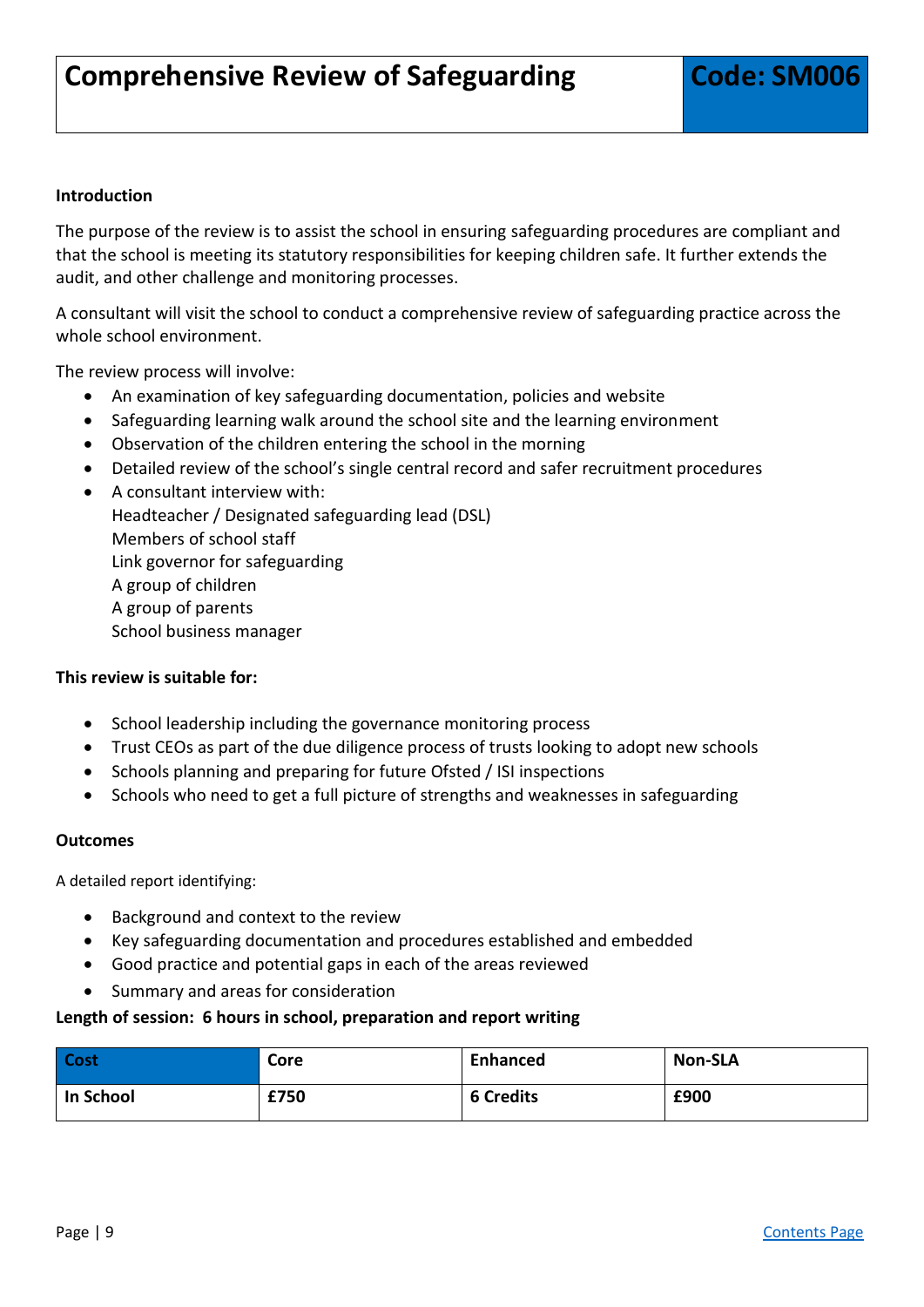# <span id="page-9-0"></span>**Safeguarding Audit Code: SM007**

#### **Introduction**

CES provide schools with an Audit/Self Review document which can be completed individually, or in discussion with your identified CES consultant.

#### **The Audit addresses:**

- The key areas of the statutory Section 175 process and allows schools to self-review school safeguarding practice across a range of domains and then identify areas for improvement
- 10 key areas of safeguarding activity and enables schools to identify strengths and areas for improvement

The audit document can be downloaded from the member section of the website for all schools who purchase an SLA from ourselves.

#### **Audit length to be agreed with the consultant.**

| <b>Cost</b>      | Core | Enhanced | <b>Non-SLA</b> |
|------------------|------|----------|----------------|
| <b>In School</b> | Free | Free     | £300           |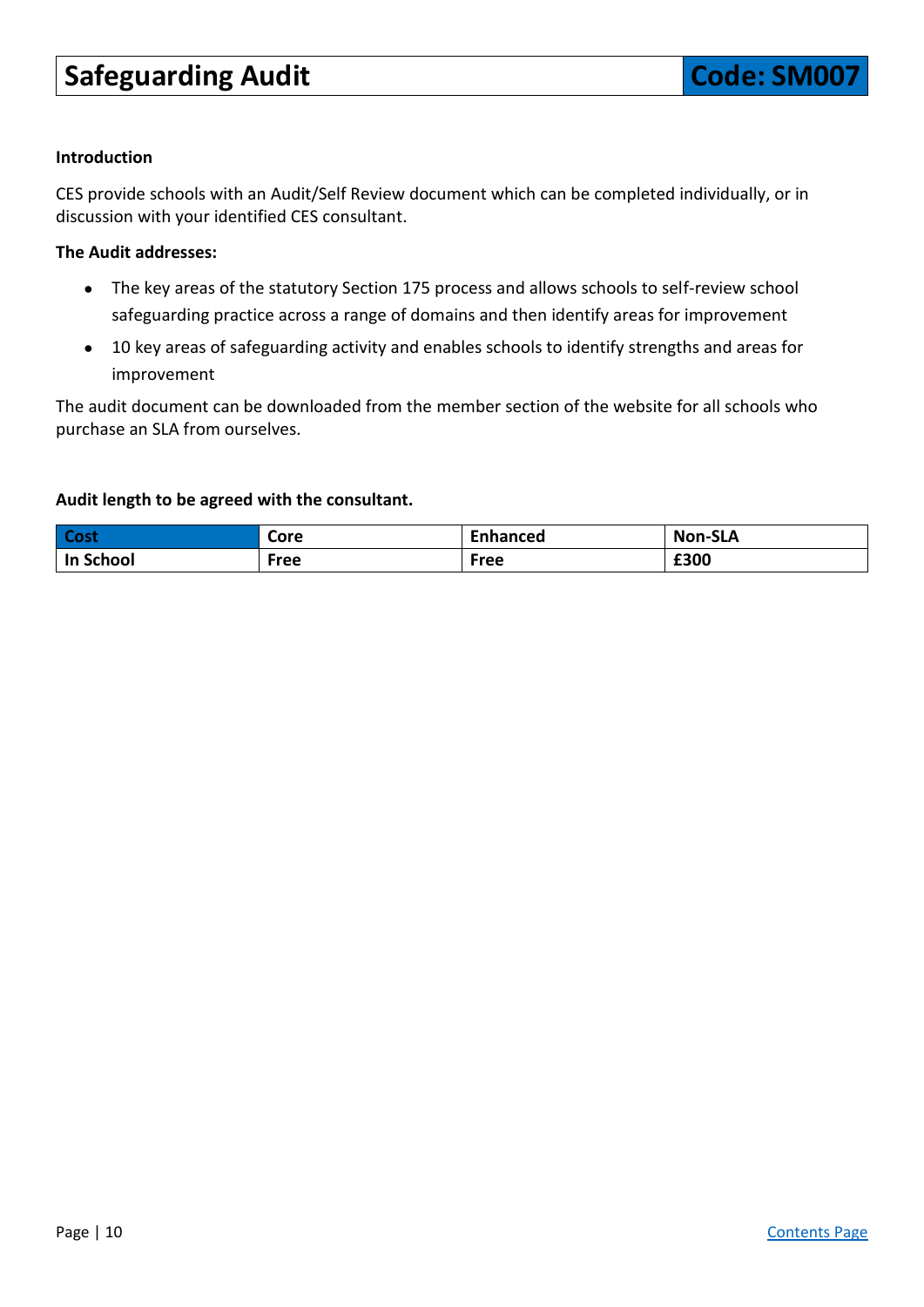#### <span id="page-10-0"></span>**School Review of Safeguarding Key Performance Indicators (KPIs) Code:**

**SM008**

#### **Introduction**

The purpose of the review is to assist the school in ensuring safeguarding procedures are compliant and that the school is meeting its statutory responsibilities for keeping children safe. Although not all of the Key Performance Indicators are statutory, they identify good practice in safeguarding to evidence compliance.

A consultant will visit the school to review the safeguarding procedures as detailed in the Key Performance Indicators.

The review process will involve:

- An examination of key safeguarding documents and procedures
- Discussions with the Designated Safeguarding Lead

#### **Attendees: This review is suitable for:**

- School leadership including the governance monitoring process
- Trust CEOs as part of an assurance process to check individual trust schools have key safeguarding procedures in place

#### **Outcomes**

A concise report identifying:

- Key safeguarding documents and procedures established and embedded
- Future actions and timescales
- Specific elements of good practice
- Possible whole trust / federation consistencies of approach (where relevant)

#### **Length of session: Half day in school followed by report writing**

| Cost      | Core | <b>Enhanced</b>   | <b>Non-SLA</b> |
|-----------|------|-------------------|----------------|
| In School | £375 | credits<br>$\sim$ | £450           |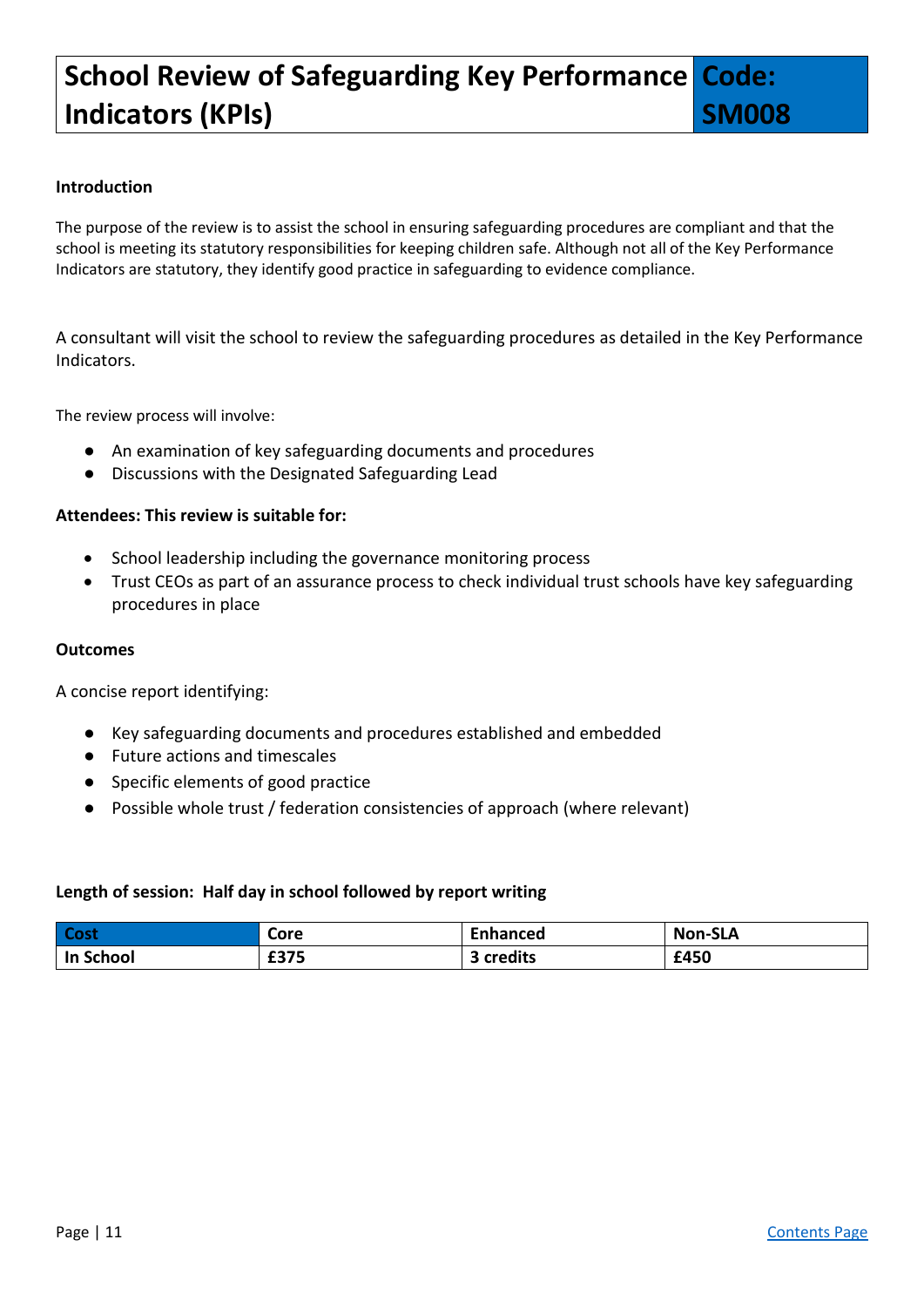# Safeguarding Governors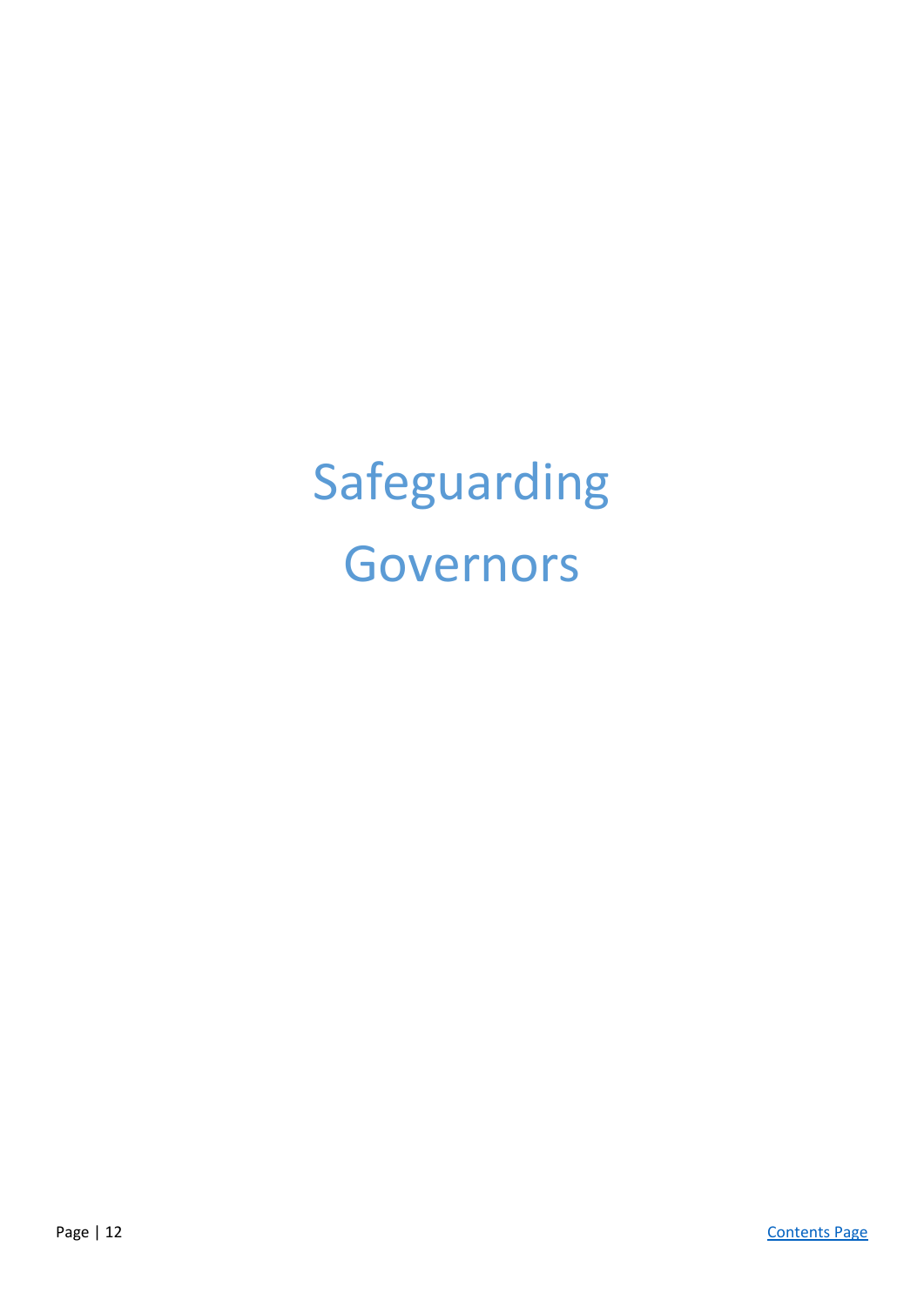# <span id="page-12-0"></span>**Annual Safeguarding Refresher for Governors | Code: SG001**



#### **Introduction**

Governors are facing an increasing level of scrutiny in Ofsted inspections. At CES we encourage Governors to not only participate in school-based staff training but to also attend a session specifically designed to enable Governors to fulfil their statutory duties.

#### **Attendees: This training is suitable for:**

● Governors who have attended previous safeguarding training

#### **Course contents:**

- National update
- Keeping Children Safe in Education
- Responsibilities and understanding
- Specific safeguarding issues
- What to do if you are concerned

#### **Learning Outcomes**

- Be up to date with current national safeguarding guidance
- Be aware of the school's safeguarding policies and procedures
- Understand the responsibilities of governors
- Have an awareness of a range of safeguarding issues
- Have an understanding of monitoring safeguarding

#### **Length of training:** ½ - 1 hour

| Cost      | Core | Enhanced | <b>Non-SLA</b> |
|-----------|------|----------|----------------|
| In School | Free | Free     | N/A            |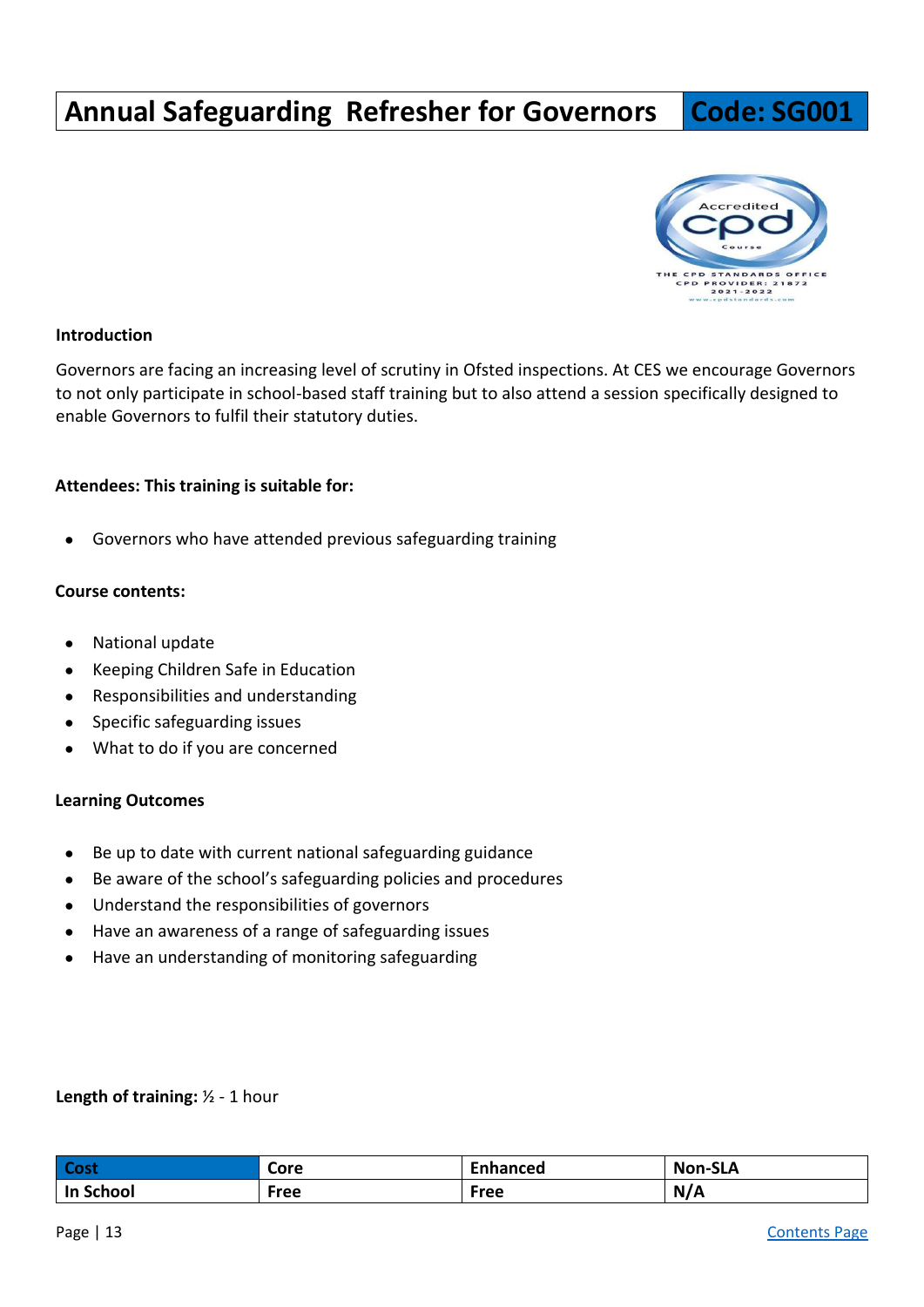| Central/Zoom | Free | Free | N<br>R |
|--------------|------|------|--------|
|--------------|------|------|--------|

# <span id="page-13-0"></span>**Safeguarding Link for Governors The Code: SG002**

#### **Introduction**

Governors are facing an increasing level of scrutiny in Ofsted inspections. At CES we encourage Governors to not only participate in school-based staff training but to also attend a session specifically designed to enable Governors to fulfil their statutory duties.

#### **Attendees: This training is suitable for:**

Link governor for safeguarding

#### **Course contents:**

- **National update**
- Keeping Children Safe in Education
- Responsibilities and understanding
- Tools to support governor monitoring
- Expectations and planning of governor monitoring
- What to do if you are concerned

#### **Learning Outcomes**

- Be up to date with current national safeguarding guidance
- Be aware of the school's safeguarding policies and procedures
- Understand the responsibilities of the link governor
- Have a good understanding of the monitoring process
- Be able to plan a bespoke monitoring programme
- Be able to effectively challenge and support the leadership on safeguarding

| <b>Cost</b>      | Core | <b>Enhanced</b> | <b>Non-SLA</b> |
|------------------|------|-----------------|----------------|
| <b>In School</b> | N/A  | N/A             | N/A            |
| Central/Zoom     | Free | Free            | N/A            |

#### **Length of training:** 1½ hours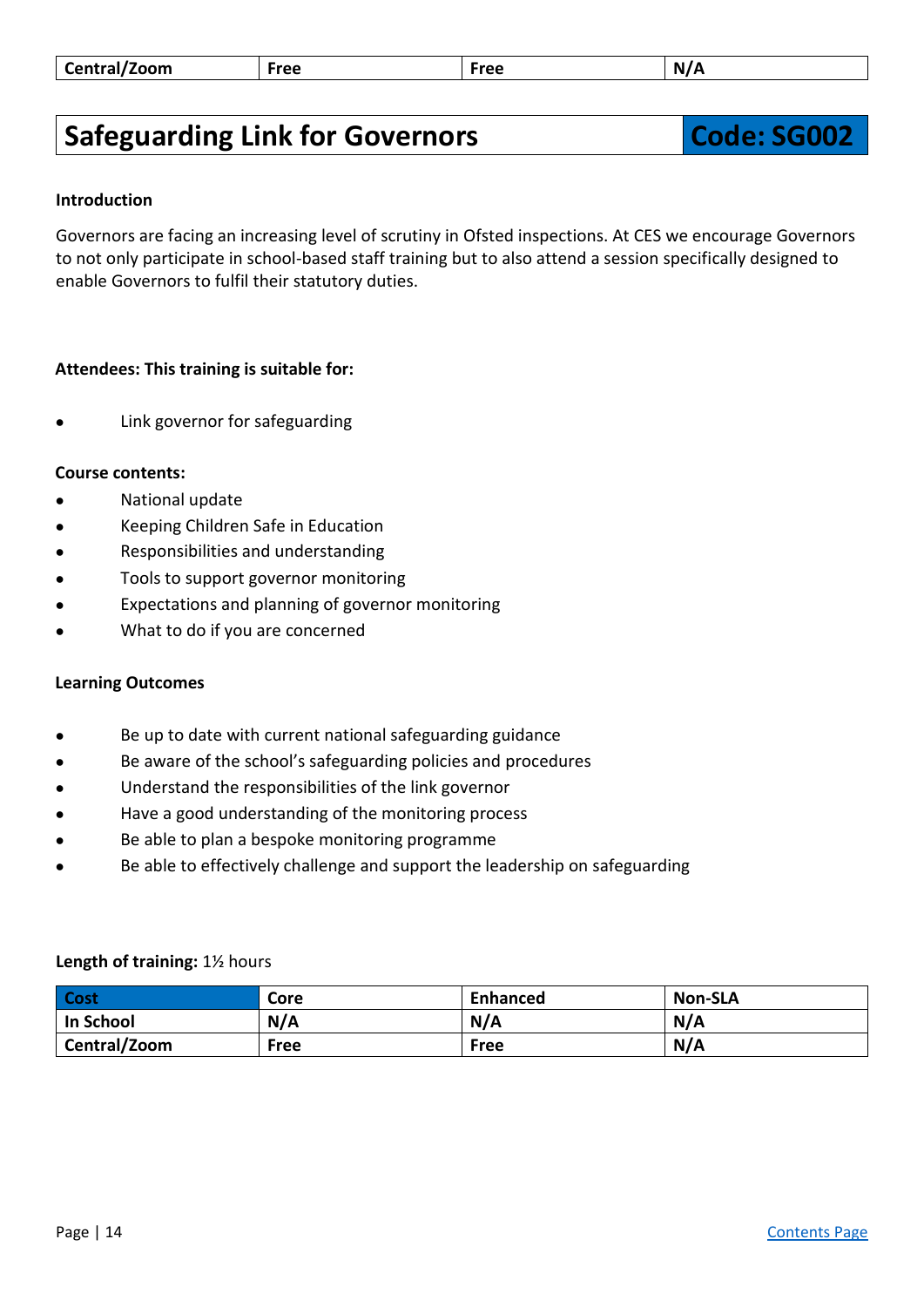## <span id="page-14-0"></span>**Safeguarding for New Governors The Code: SG003**



#### **Introduction**

Governors are facing an increasing level of scrutiny in Ofsted inspections. At CES we encourage Governors to not only participate in school based staff training but to also attend a session specifically designed to enable Governors to fulfil their statutory duties.

#### **Attendees: This training is suitable for:**

●All governors new to the role

#### **Course contents:**

- ●Timeline and National update
- ●Keeping Children Safe in Education
- ●Safeguarding on a daily basis
- ●Role of governors
- ●Responsibilities and understanding
- ●Specific safeguarding issues
- ●Tools to support governor monitoring
- ●What to do if you are concerned

#### **Learning Outcomes**

- ●Be up to date with current national safeguarding guidance
- ●Be aware of the school's safeguarding policies and procedures
- ●Understand the responsibilities of governors
- ●Have an awareness of a range of safeguarding issues
- ●Have an understanding of monitoring safeguarding

#### **Length of training:** 1½ - 2 hours

| <b>Cost</b>  | Core        | <b>Enhanced</b> | <b>Non-SLA</b> |
|--------------|-------------|-----------------|----------------|
| In School    | N/A         | N/A             | N/A            |
| Central/Zoom | <b>Free</b> | <b>Free</b>     | N/A            |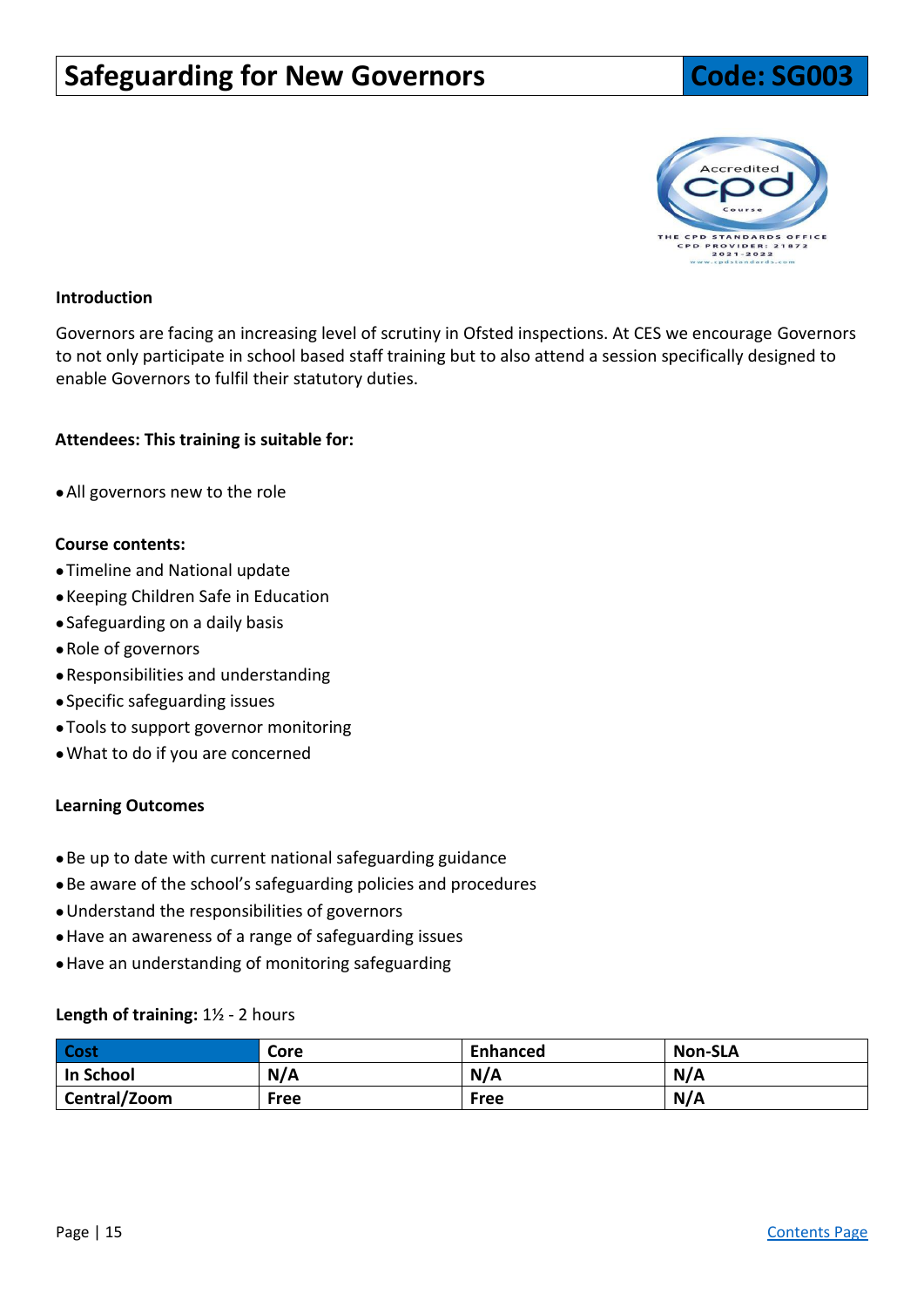# Safeguarding **Staff**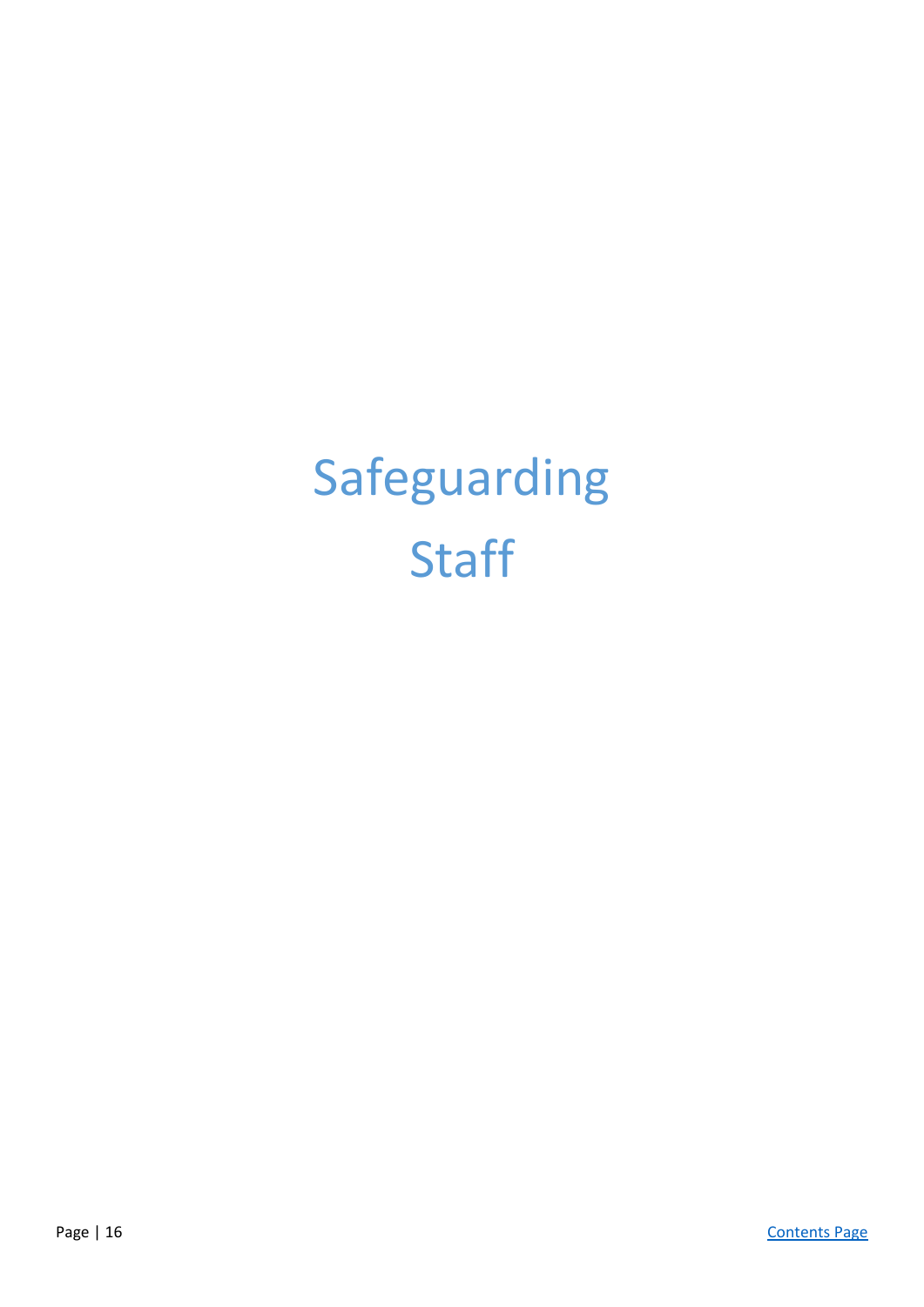# <span id="page-16-0"></span>**Safeguarding Children (New School Staff) Code: SS001**



#### **Introduction**

The aim of this training is to help to understand what is meant by child abuse and neglect, how to recognise common signs of abuse and how to act if you have concerns about children's care or safety, plus how to keep yourself safe by ensuring you follow your schools code of conduct. Staff who are new to the role / setting must complete this session as part of their induction.

#### **Attendees: This training is suitable for the following members of staff:**

For all staff who are in contact with children, for example:

- Teachers, Pastoral Staff
- Support Staff, Admin, Teaching Assistants, First Aiders
- School Outreach Workers, PSAs, Family Support Officers, Attendance Officers
- Management
- Lunch time Supervisors

#### **Learning Outcomes:**

By the end of the training participants will be able to:

- Reflect on current practice
- Identify the signs and symptoms of child abuse
- Understand safeguarding procedures
- Describe the importance of sharing information and whistle blowing
- Explore the potential consequences of poor practice including social networking
- An understanding of new guidance including Child Exploitation, Female Genital Mutilation, Sexual violence and Harassment

#### **Length of course:** 2 hours

| Cost         | Core | <b>Enhanced</b> | Non-SLA |
|--------------|------|-----------------|---------|
| In School    | N/A  | N/A             | N/A     |
| Central/Zoom | Free | <b>Free</b>     | £75     |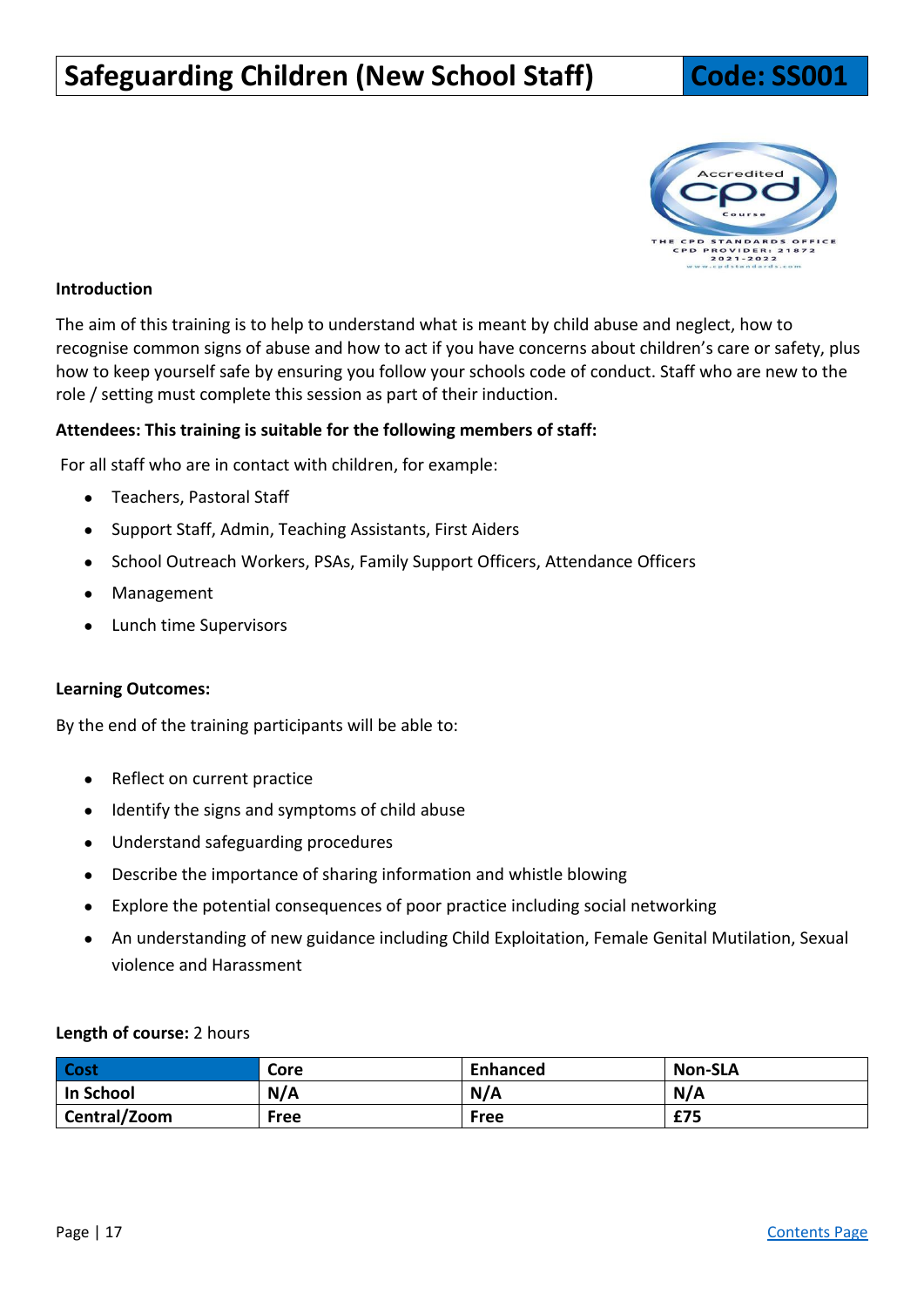# <span id="page-17-0"></span>**School Staff Annual Safeguarding Refresher | Code: SS002**

# E CPD STANDARDS OFF|<br>CPD PROVIDER: 21872<br>2021-2022

#### **Introduction**

This session is amended annually to ensure staff are kept up to date with current issues and guidance. Using national and regional information we are able to develop the training to be relevant to a variety of school roles.

#### **Attendees: This training is suitable for:**

All staff who are in contact with children, including:

- Management
- Teachers, Pastoral Staff
- Support Staff, Admin, Teaching Assistants, First Aiders, caretakers, lunchtime staff
- School Outreach Workers, PSAs, Family Support Officers, Attendance Officers

#### **Learning Outcomes:**

By the end of the training, participants will:

- Be aware of their role and responsibilities in relation to safeguarding
- Have a clear understanding of the DfE current guidance
- Understand specific issues related to safeguarding
- Have a clear understanding of how to deal with disclosures
- Know what to do if concerned about a child

We advise that schools deliver this session when returning to school in September. The session is best delivered by Designated Safeguarding Leads to remind staff they are the named safeguarding person/s. Alternatively School SLA members can book the annual refresher as a school based session later in the term.

#### **Can be used as the 'one free-of-charge option' for Core or Enhanced schools.**

**Length of course**: 1 hour

| Cost                      | Core        | <b>Enhanced</b> | <b>Non-SLA</b> |
|---------------------------|-------------|-----------------|----------------|
| In School                 | <b>Free</b> | <b>Free</b>     | N/A            |
| <sup>1</sup> Central/Zoom | <b>Free</b> | Free            | N/A            |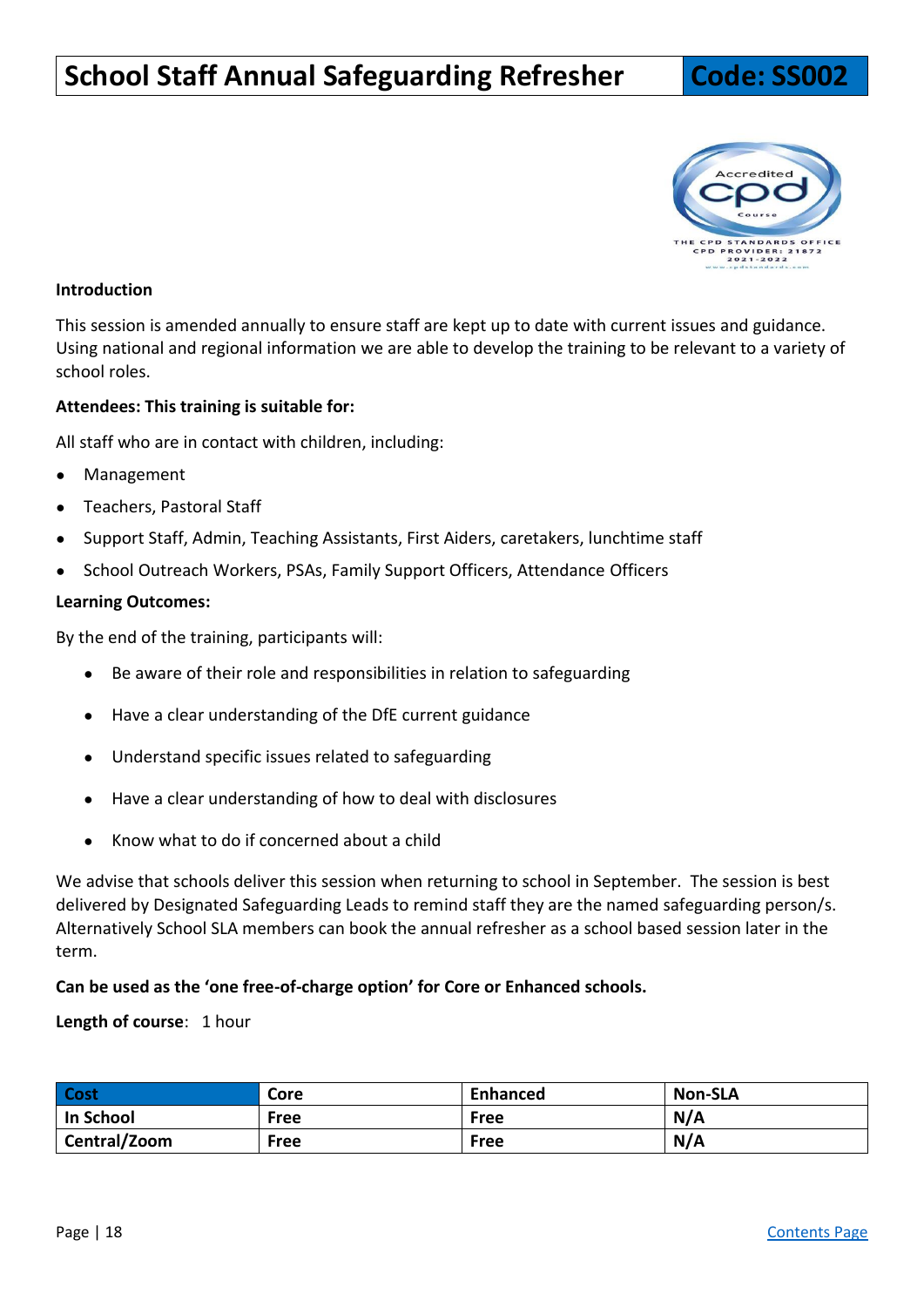<span id="page-18-0"></span>This session is one of our themed safeguarding sessions, previously delivered as our 2017-18 staff refresher. Increasingly, staff are dealing with sexualised behaviour in schools. As this is a key agenda item for DfE we have developed the session to ensure staff in schools are able to identify concerns and manage any presenting sexualised behaviour appropriately.

#### **Attendees: This training is suitable for:**

All staff who are in contact with children, including:

- **Management**
- **Teachers**
- Pastoral Staff
- Support Staff
- School Outreach Workers

#### **Learning Outcomes:**

By the end of the training participants will be aware of:

- Their role and responsibilities in relation to safeguarding
- Have a clear understanding of the DfE current guidance including Keeping Children Safe in Education
- Types of sexualised behaviour and threshold levels
- Signs and symptoms of age-related behaviour
- Sexual harassment and bullying in schools
- Managing and responding to sexualised behaviour

#### **Length of course**: 1.5 hours

| <b>Cost</b> | Core | <b>Enhanced</b> | <b>Non-SLA</b> |
|-------------|------|-----------------|----------------|
| In School   | £250 | ? credits       | £300           |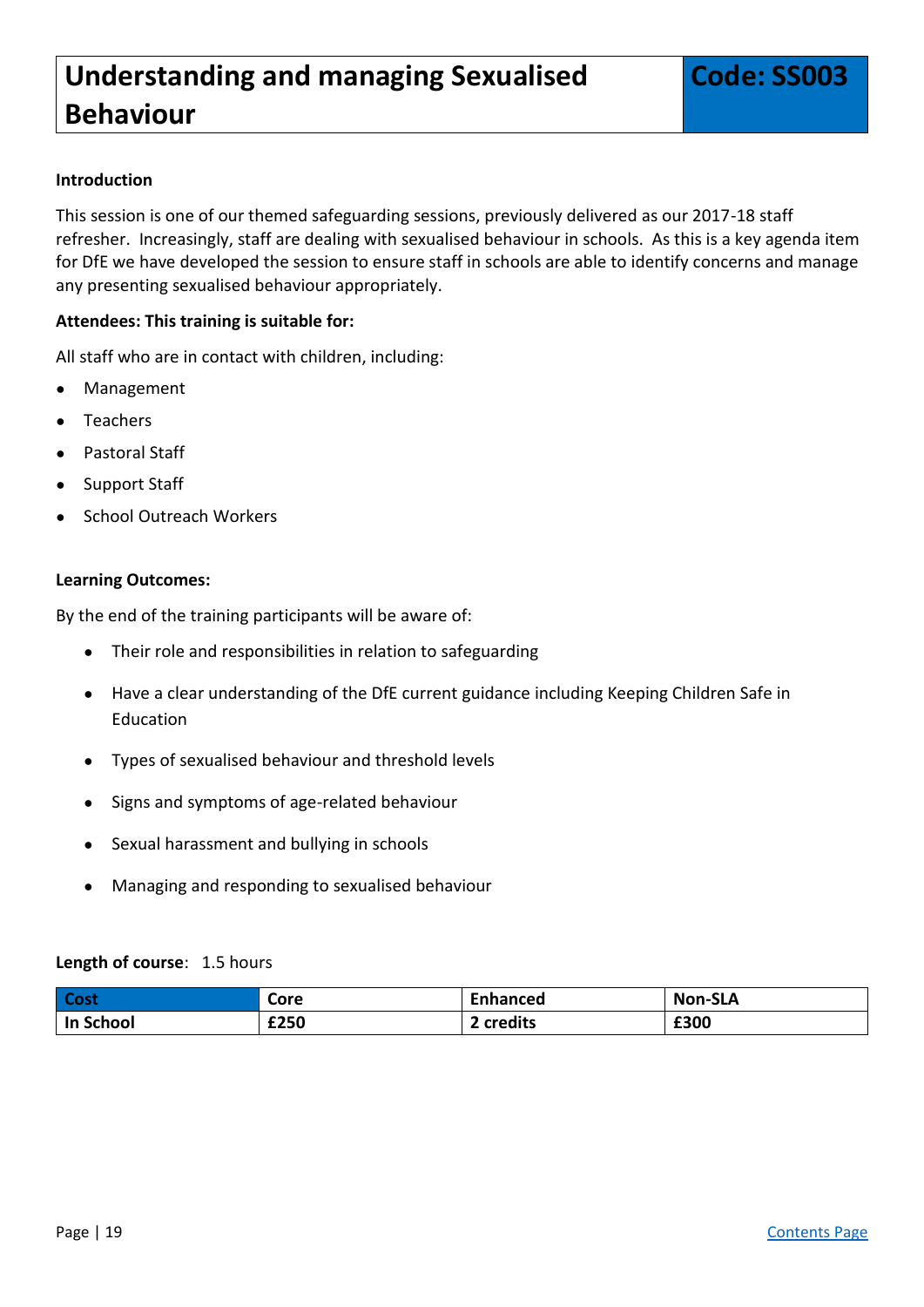<span id="page-19-0"></span>We recommend that schools ensure their staff are recording effectively. This session was developed by one of our trainers when it was found that many education staff had never received any training on recording effectively, which was resulting in avoidable mistakes and legal cases. This session ensures there is a clear understanding of the importance of effective record-keeping and that staff and organisations are aware of their responsibility in relation to recording.

#### **Attendees: This training is suitable for:**

- Those in direct contact with children and families, regardless of the organisation
- All staff required to keep records including Family Workers, Welfare, Teachers, education staff and admin
- Those supervising staff

#### **Learning Outcomes:**

- Develop new skills/methods for recording
- Describe the importance of effective record-keeping and safe practice
- Explore the potential consequences of poor practice
- Gain an understanding and develop good practice
- Detail the protocols and procedures to be followed regarding safe storage of records
- **Please note: This session can include a 15 minute CPOMS demonstration for new users of the system.**

#### **Length of course:** 1.5 hours

| Cost      | Core | <b>Enhanced</b> | <b>Non-SLA</b> |
|-----------|------|-----------------|----------------|
| In School | £250 | credits         | £300           |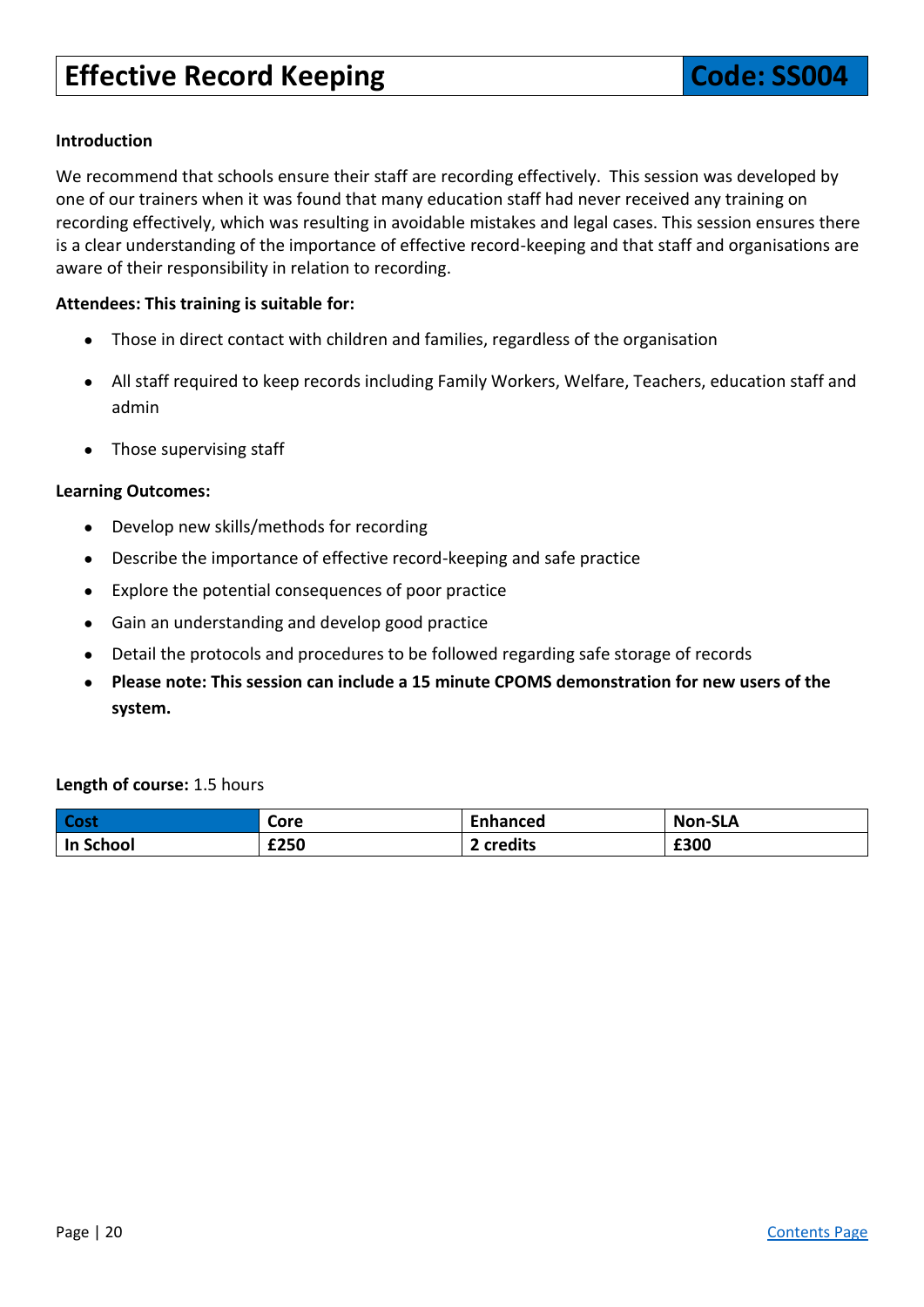<span id="page-20-0"></span>It is important that schools not only safeguard children but also staff who may be isolated or working alone. Once managers are trained, we recommend they return to school and implement an action plan using our materials to ensure their staff are following guidance. The session can be delivered in 3 ways:

- 1. Session for managers
- 2. Session for staff
- 3. Session for both managers and their staff

#### **Attendees: This training is suitable for:**

Head Teachers / Deputy Head Teachers and any line managers of:

- Nursery Staff who carry out lone or joint home visits
- Outreach staff such as PSAs/School Welfare/School Attendance/ Family Support Officers
- Any pastoral staff who carry out lone or joint home visits

#### **Learning Outcomes:**

By the end of the training participants will be able to:

- Understand the role and responsibilities of those managing staff and employees
- Describe what lone working is
- Identify staff who may be at risk
- Develop a school action plan
- Implement policies and procedures regarding lone working
- Understand the importance of risk assessments

#### **Length of course:** 2 hours

| Cost         | Core  | Enhanced | <b>Non-SLA</b>  |
|--------------|-------|----------|-----------------|
| Central/Zoom | £25pp | Free     | $^{\circ}$ 75pp |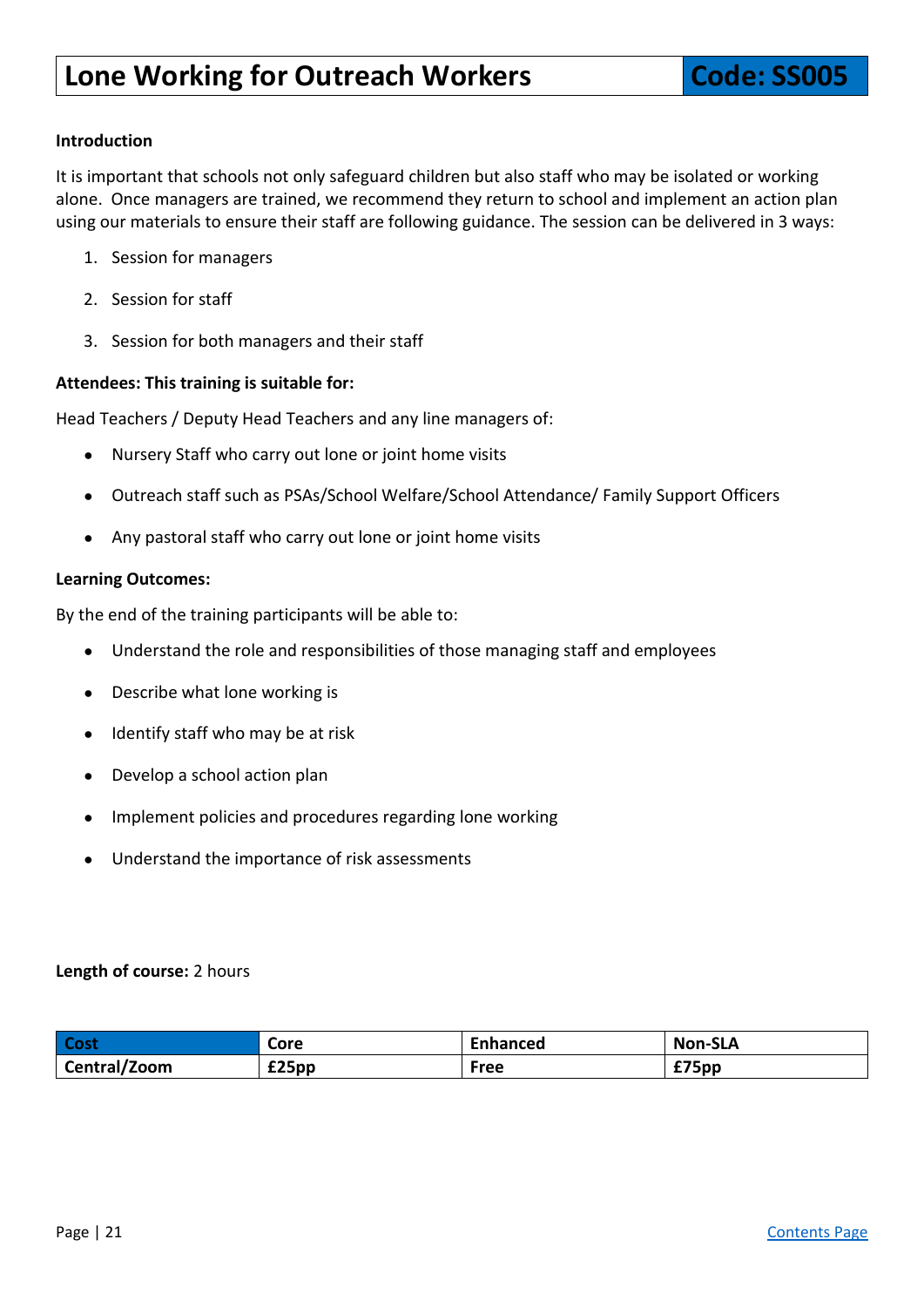## **Staff Workshop Code: SS006**

#### **Introduction**

The staff workshops have been designed as a follow on from sessions delivered by CES. Each session is activity based and explores key safeguarding themes. The workshop can be delivered by a CES trainer or by the school DSL (members only). The sessions can be downloaded from the members' section of the website by visiting the "training workshop" doorway. New sessions in key areas will be added throughout the academic year.

#### **Our current sessions include:**

<span id="page-21-1"></span><span id="page-21-0"></span>

| <b>Recording in schools Code:</b>                                                                                                                                                                                                                                                                                                                                                                               | <b>Code of Conduct for Staff</b>                                                                                                                                                                                                                                                                                                                                                                                                                                    |
|-----------------------------------------------------------------------------------------------------------------------------------------------------------------------------------------------------------------------------------------------------------------------------------------------------------------------------------------------------------------------------------------------------------------|---------------------------------------------------------------------------------------------------------------------------------------------------------------------------------------------------------------------------------------------------------------------------------------------------------------------------------------------------------------------------------------------------------------------------------------------------------------------|
| <b>SS006</b>                                                                                                                                                                                                                                                                                                                                                                                                    | Code: SS008                                                                                                                                                                                                                                                                                                                                                                                                                                                         |
| By the end of the training<br>participants will be aware of:<br>$\sqrt{ }$ Their roles and<br>responsibilities in<br>relation to recording in<br>schools<br>$\checkmark$ Have a clear<br>understanding of the<br>DfE current guidance<br>on recording<br>$\checkmark$ Understand the<br>importance of<br>recording<br>Have a clear<br>$\overline{\mathcal{L}}$<br>understanding of how<br>to record effectively | By the end of the training<br>participants will be aware of:<br>Their roles and<br>responsibilities in<br>relation to staff<br>behaviour in schools<br>Understand the process<br>$\checkmark$<br>of allegations and why<br>they arise<br>Current DfE guidance<br>$\checkmark$<br>on keeping yourself<br>safe<br>$\checkmark$<br>Have increased<br>knowledge on areas of<br>vulnerability<br>Recognise the<br>$\checkmark$<br>importance of keeping<br>yourself safe |

#### **Length of training:** 1 hour

| <b>Cost</b>      | Core | <b>Enhanced</b> | <b>Non-SLA</b> |
|------------------|------|-----------------|----------------|
| <b>In School</b> | £125 | credit          | £150           |

Or free if school delivered their own annual refresher.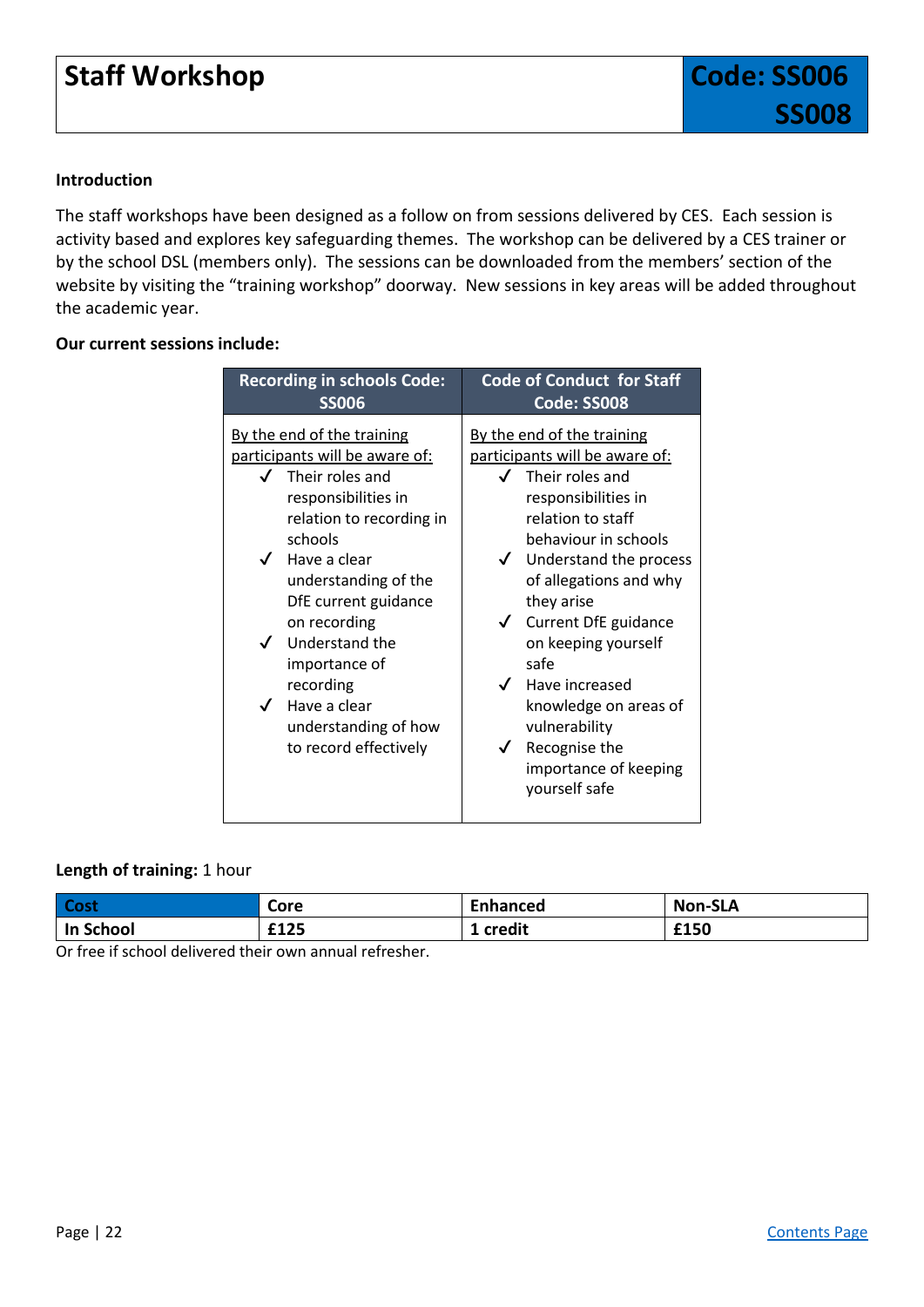<span id="page-22-0"></span>A background to the Prevent agenda with an understanding of the issues that may cause a young person to become radicalised.

#### **Attendees: This training is suitable for:**

- All school staff including; teaching, support, catering and domestic
- Governors (specific for Governors)
- Parents (specific for parents)

#### **Course contents:**

- A background to Prevent
- Up to date national and local issues
- Prevent Duty Guidance and Ofsted
- Potential signs and causes of radicalisation
- **Basic case studies**
- The role of the internet and social media
- The growing threat of far-right extremism
- What to do and who to contact

#### **Length of training:**

- 1 hour Recommended if schools book every 12 months
- 1.5 hours Minimum session length if new school or previous session was 12-24 months

2 hours – As above or if training was 24 months +

| <b>Cost</b>            | Core | Enhanced  | <b>Non-SLA</b> |
|------------------------|------|-----------|----------------|
| In School 1 hour       | £250 | 2 credit  | £300           |
| 1.5 - 2 hours   $£375$ |      | 3 Credits | £450           |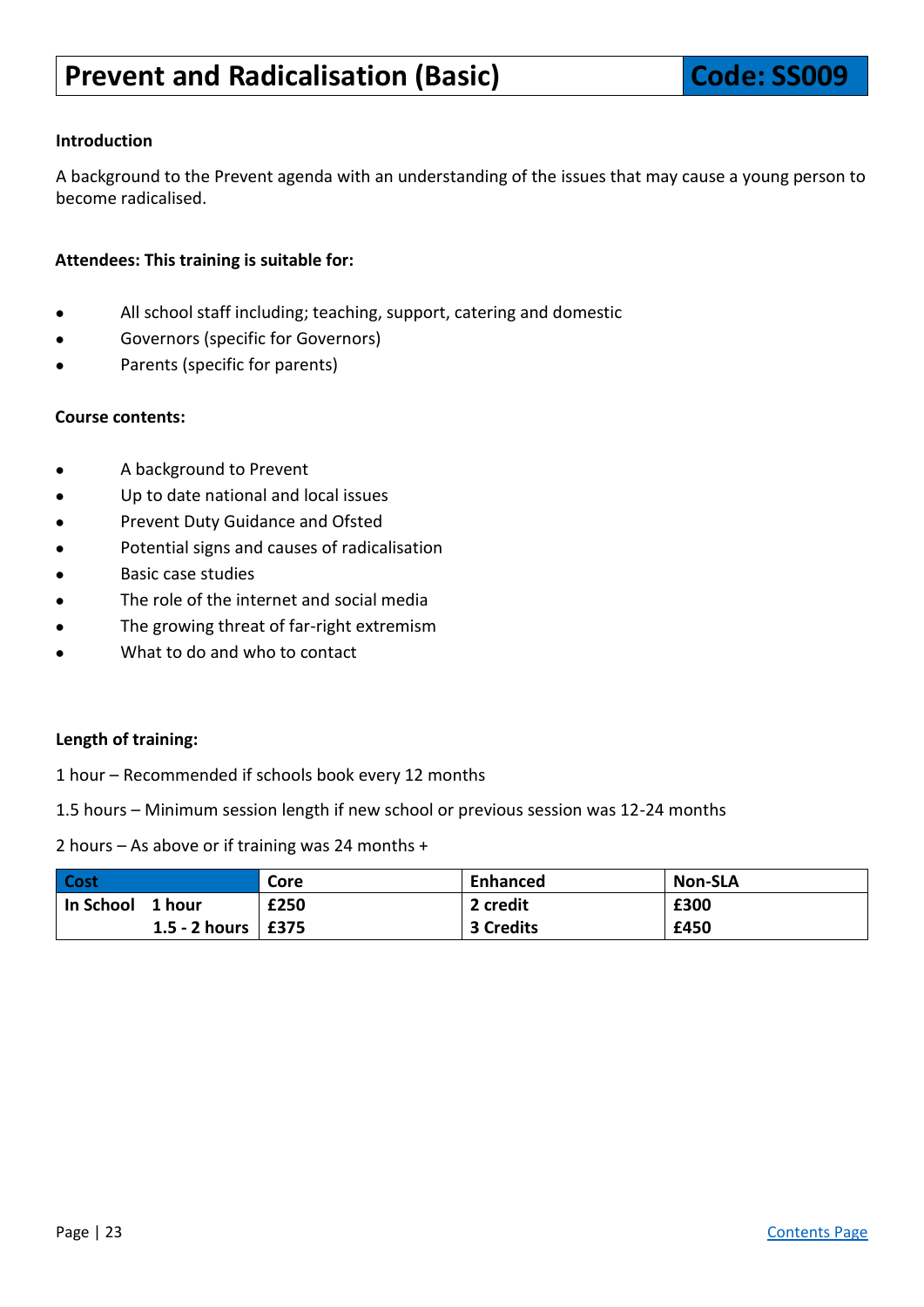<span id="page-23-0"></span>An in-depth analysis of the Prevent agenda and a detailed look at the potential causes of radicalisation and its risk to young people.

#### **Attendees: This training is suitable for:**

- Designated Safeguarding Leads
- Pastoral staff
- Staff who deal with vulnerable young people
- Wider school staff as appropriate

#### **Course contents:**

- The background to Prevent
- CONTEST strategy
- Up to date national and local issues
- Prevent Duty Guidance
- Ofsted and the Common Inspection Framework
- Potential signs and causes of radicalisation
- Types of radicalisation  $-$  differences and similarities
- The grooming process
- In-depth analysis of the role of the internet and social media
- Real life case studies
- In-depth interactive case studies for staff to discuss and debate
- The growing threat of far-right extremism
- What to do and who to contact

**Length of training:** Available as 2.5 hours or 3 hours, please discuss you needs with our training department.

| Cost      | Core | $\overline{\phantom{a}}$<br>Enhanced | <b>Non-SLA</b> |
|-----------|------|--------------------------------------|----------------|
| In School | £500 | credits                              | £600           |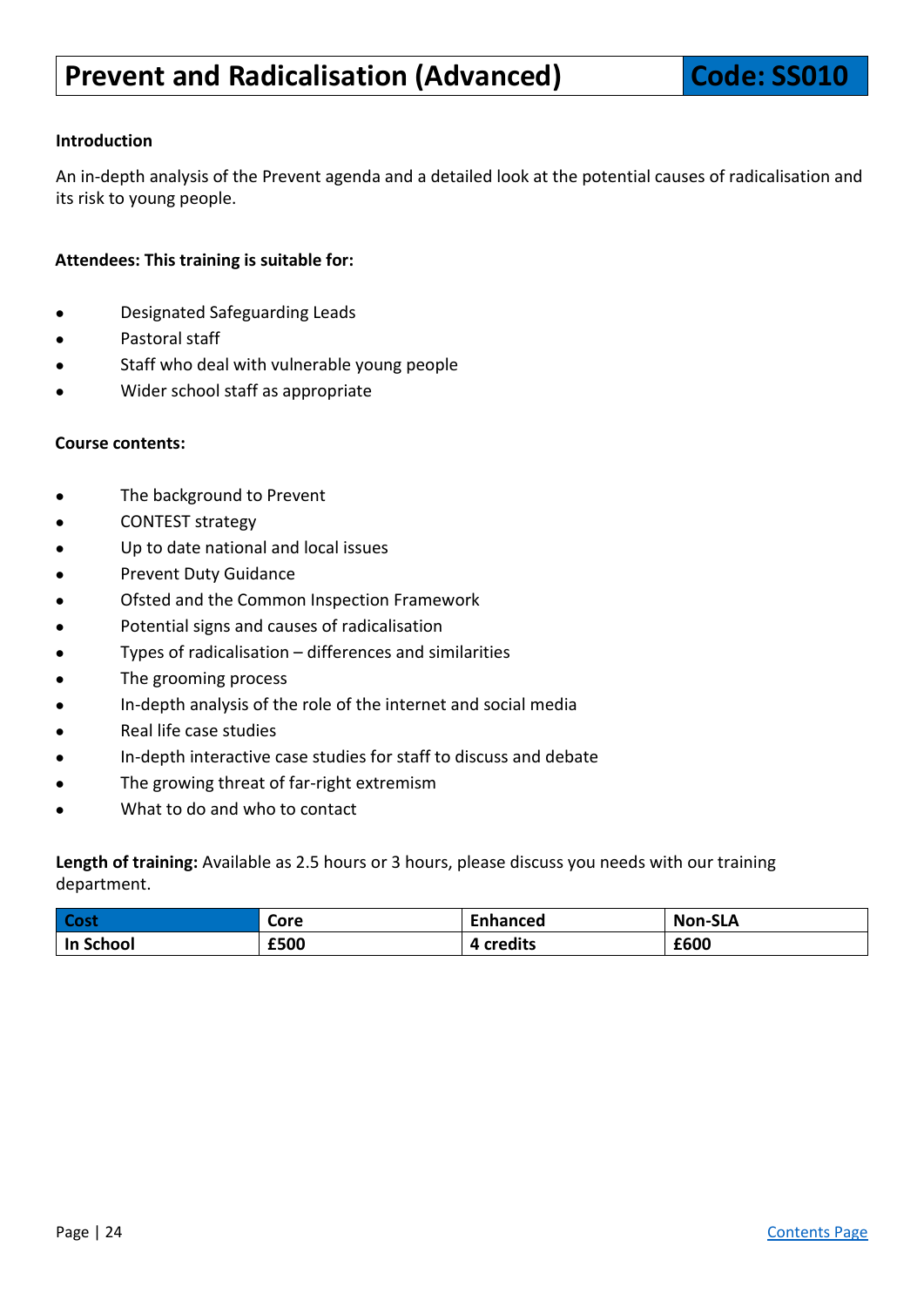# <span id="page-24-0"></span>**Let's Get Specific**  Code: SS011

#### **Introduction**

This session is one of our themed safeguarding sessions previously delivered as our 2018-19 staff refresher. Increasingly staff are dealing with new specific safeguarding areas. Staff should have an understanding of specific safeguarding areas as this is a key agenda item for DfE. We have developed the session to ensure staff in school have a knowledge of the range of safeguarding issues they may face and ensure they are able to identify and respond to those concerns effectively.

#### **Attendees: This training is suitable for:**

All staff who are in contact with children including:

● Management, Teachers, Pastoral Staff, Support Staff and School Outreach Workers

#### **Course Content:**

By the end of the training participants will be aware of:

- Their role and responsibilities in relation to safeguarding
- Have a clear understanding of the DfE current guidance including Keeping Children Safe in Education
- Understand specific issues relating to safeguarding
- Have a clear understanding of how to deal with disclosures
- Know what to do if concerned about a child

#### **Length of course**: 1.5 hours

| Cost      | Core | <b>Enhanced</b> | <b>Non-SLA</b> |
|-----------|------|-----------------|----------------|
| In School | £250 | 2 credits       | £300           |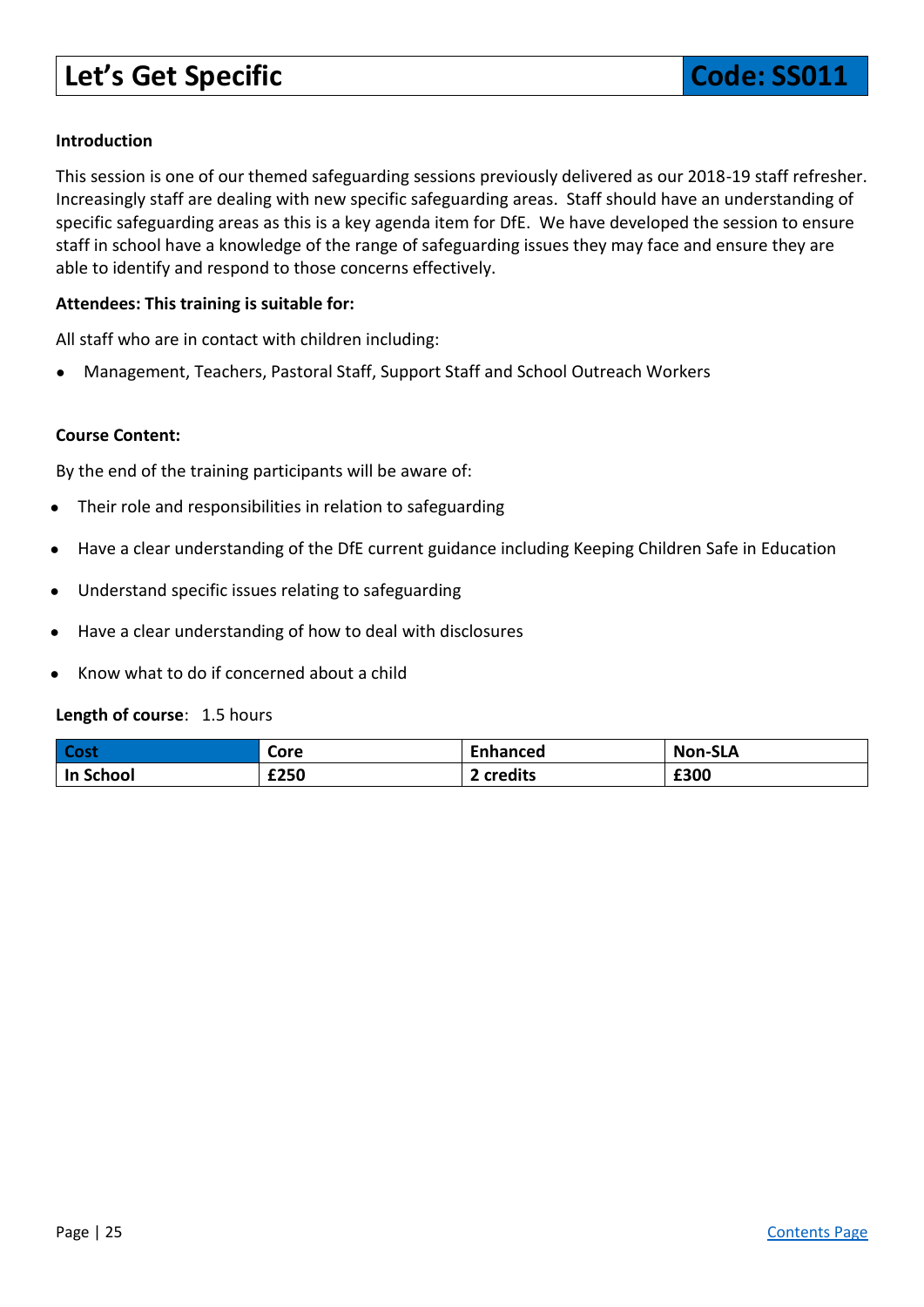<span id="page-25-0"></span>Many DSLs have made great use of the CPOMS system but may have organised the set up some time ago. Our consultant offers a bespoke 1:1 or small group session to take a closer look at your system and identify how you can tweak the system to be more effective and ensure compliance.

#### **Attendees: This training is suitable for:**

- Staff with **admin** rights to the CPOMS system
- Designated Safeguarding Leads (DSLs) / Leadership
- **New** DSLs / Leaderships members

#### **Meeting Content:**

- An audit check of your current system to ensure categories are appropriate, restrictions are in place
- Ensuring safeguarding compliance
- Explore new features

#### The session can include a demonstration of an example CPOMS system

#### **Length of course:** 2 hours

| <b>Cost</b> | Core | <b>Enhanced</b> | <b>Non-SLA</b> |
|-------------|------|-----------------|----------------|
| In School   | £250 | credits         | £300           |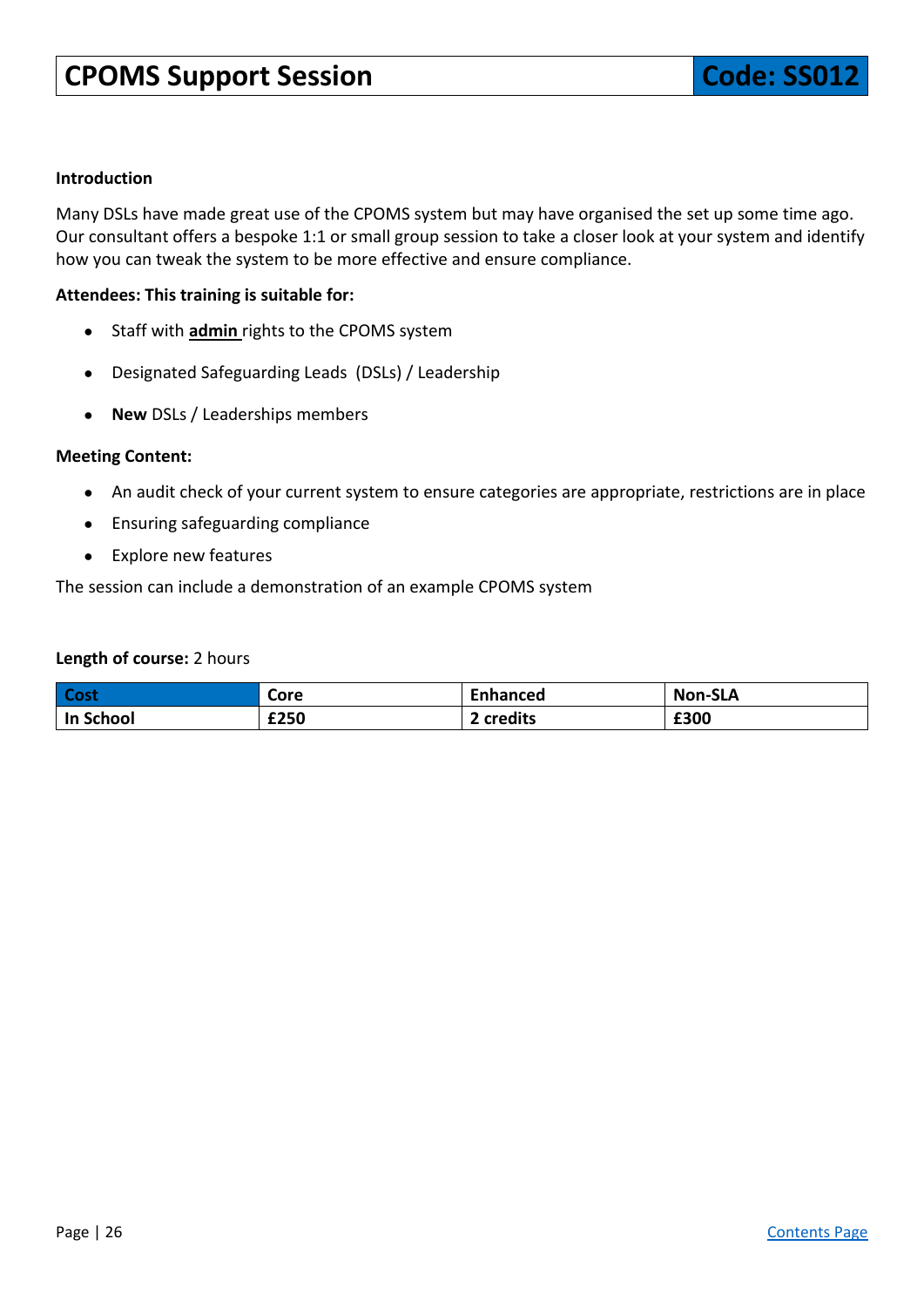<span id="page-26-0"></span>This session is delivered by our experienced partners from Gem Education. With vast experience in delivering online safety sessions they offer an advanced session related to potential risks online.

#### **Attendees:**

● All staff

#### **Learning Outcomes:**

- Defining 'sexting'
- Why young people 'sext'
- Consequences of 'sexting'
- A joint responsibility
- Reporting concerns
- National guidance
- Resources (for parents, for school, for young people)

#### Length of Training: 1 hour

| <b>Cost</b> | Core | Enhanced | <b>Non-SLA</b> |
|-------------|------|----------|----------------|
| In School   | £125 | credit   | £150           |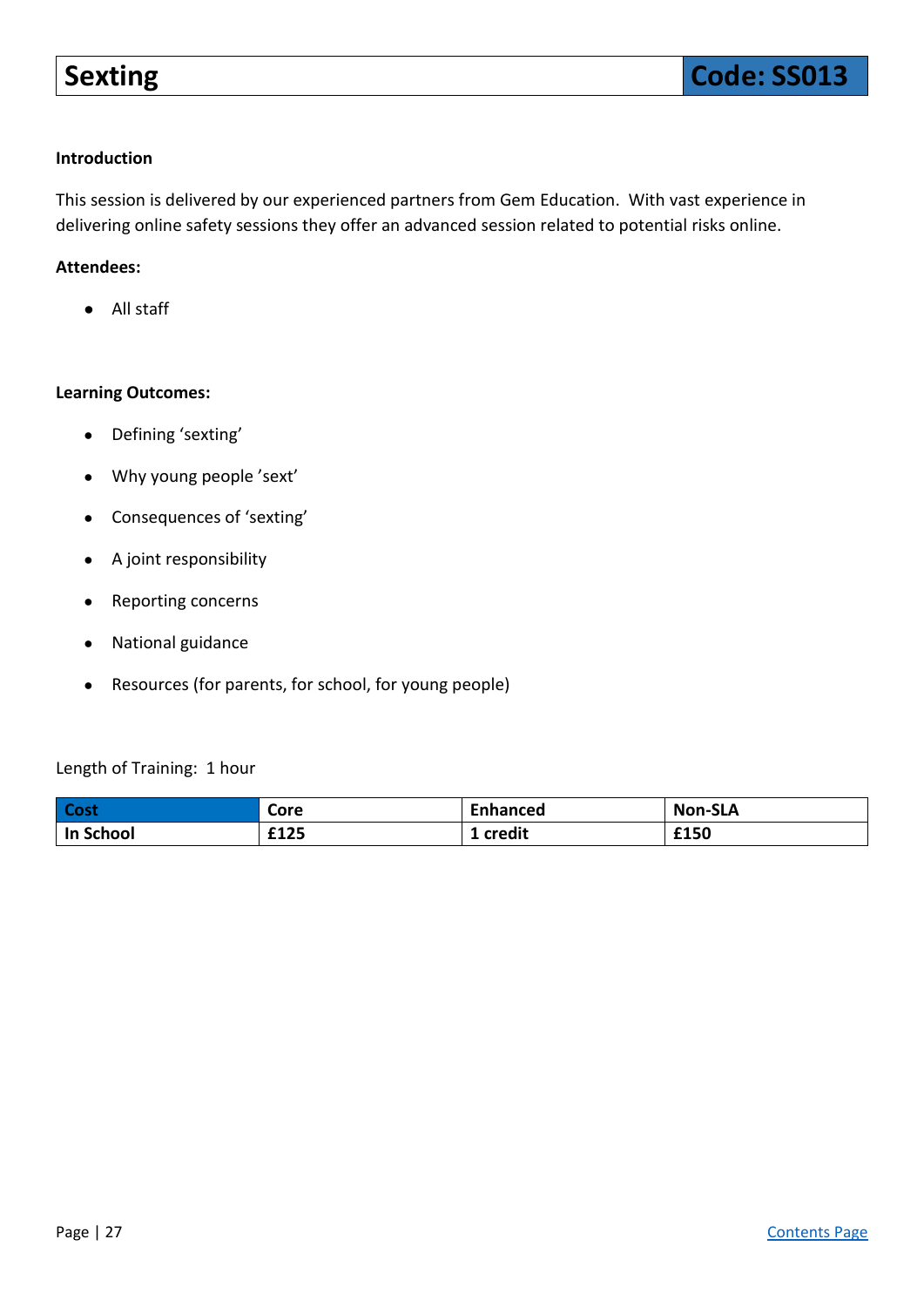<span id="page-27-0"></span>This session is designed specifically for lunch time staff. This can be delivered at a time suitable for the school.

#### **Attendees: This training is suitable for:**

- Lunchtime staff
- After school club staff

#### **Learning Outcomes:**

- The role of lunch staff
- How do children view the role?
- Benefits of a calm environment
- Barriers to excellent behaviour
- Encouraging positive behaviour
- Keeping yourself safe
- Lessons from serious case reviews

#### **Length of Training:** 1.5 hours

| <b>Cost</b> | Core | _nhanced      | <b>Non-SLA</b> |
|-------------|------|---------------|----------------|
| In School   | £125 | <b>Credit</b> | £150           |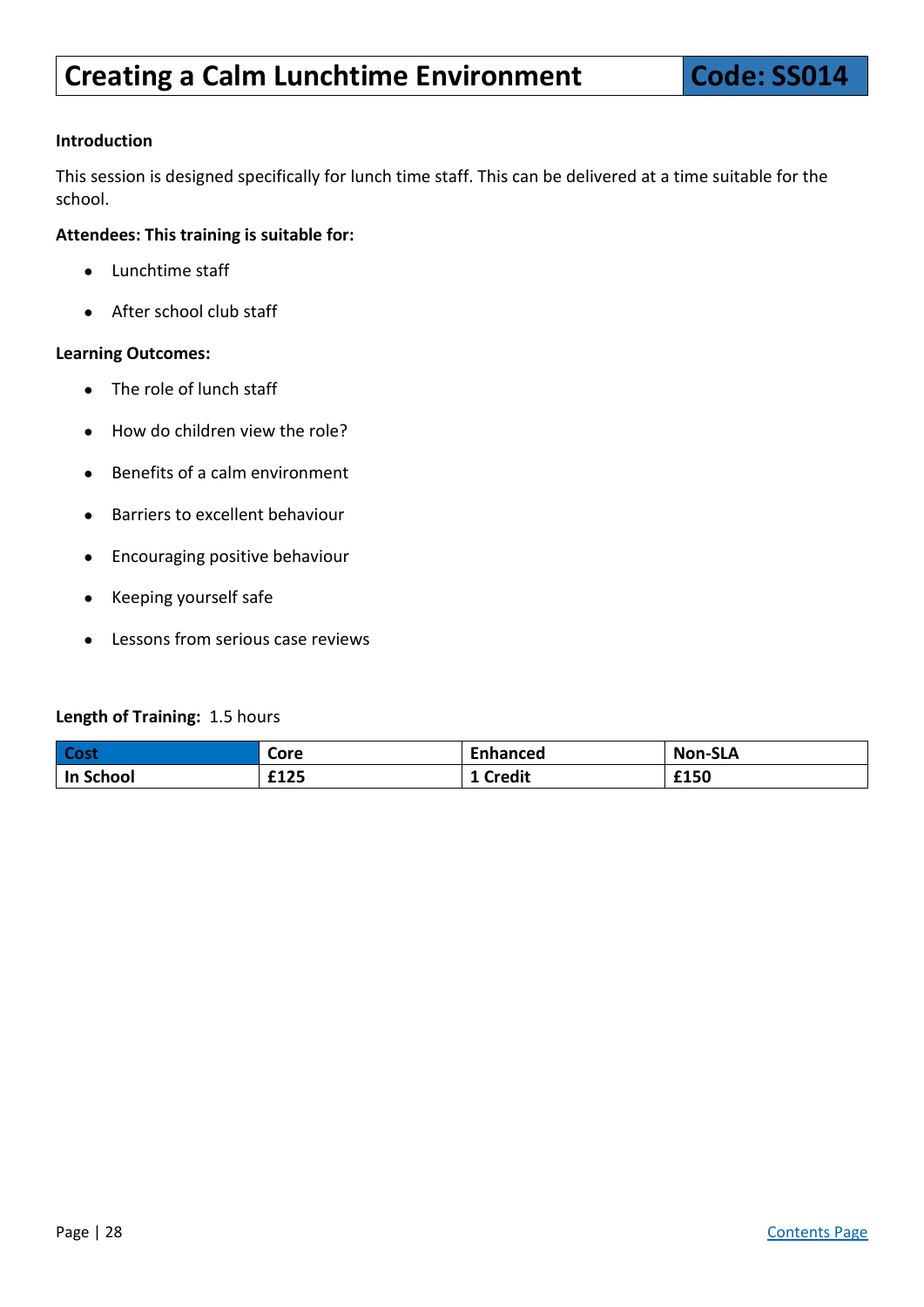# **Online safety + Code: SS015**

#### <span id="page-28-0"></span>**Introduction**

This session looks at the issues staff face while using the internet and social media. It gives practical tips on how to audit and review personal use of passwords, conduct online and other key safeguarding areas.

#### **Attendees:**

This session is suitable for:

● Staff

#### **Course Content:**

By the end of the training participants will be aware of:

- e-commerce safety
- password strength
- historical social media accounts
- home wi-fi safety features
- professional conduct online
- 'sharenting'

#### **Length of Training:** 1 Hour

| Cost           | Core | <b>Enhanced</b> | <b>Non-SLA</b> |
|----------------|------|-----------------|----------------|
| In School/Zoom | £125 | 1 Credit        | £150           |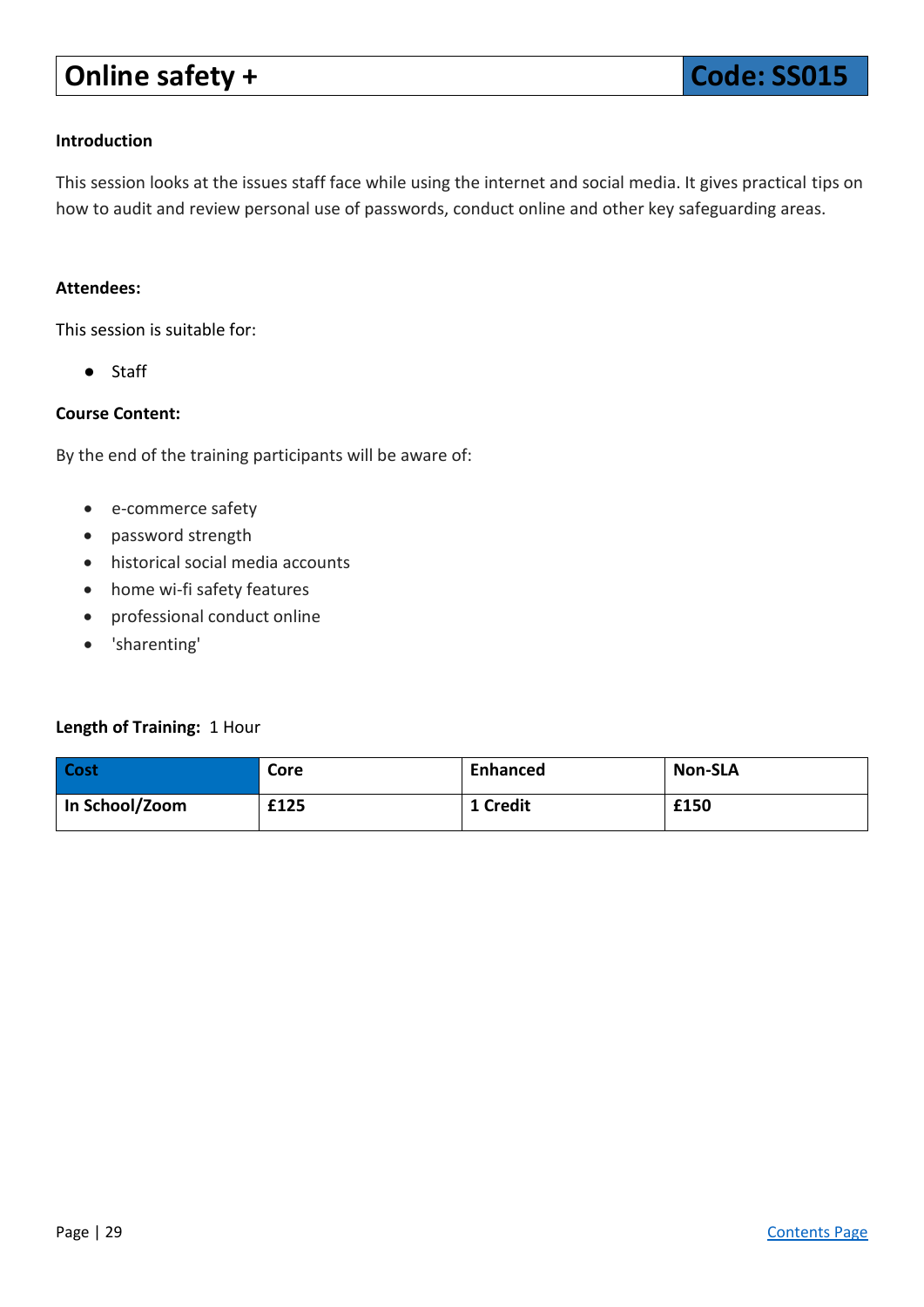Safeguarding Parents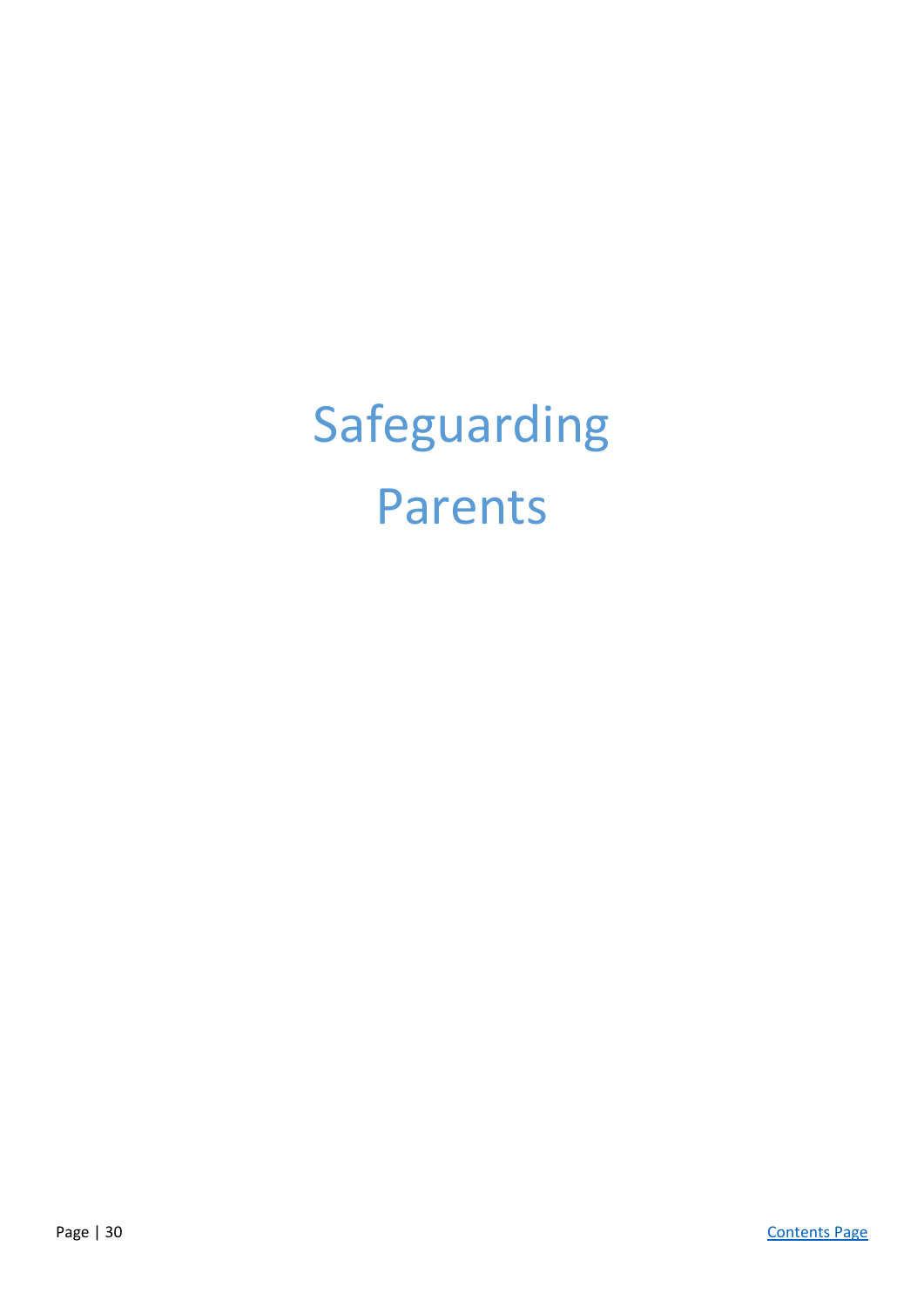<span id="page-30-0"></span>Many schools are dealing with safeguarding issues often as a result of parent/carer's lack of knowledge. As a result, we have developed a course specifically for parents/carers. Delivered by experienced Family Support Workers and trained Social Workers we cover key areas that our modern day parents face.

#### **Attendees: This training is suitable for:**

- **Parents**
- **Carers**
- Grandparents / relatives
- Community Members

#### **Learning Outcomes:**

- To consider what we mean by safeguarding
- Explore the four categories of abuse
- Consider how parents keep their own child safe
- What to do if you suspect a child is at risk from harm

#### **Length of training:** 1.5 hours

| <b>Cost</b>    | Core | Enhanced | <b>Non-SLA</b> |
|----------------|------|----------|----------------|
| In School/Zoom | £125 | credit   | £150           |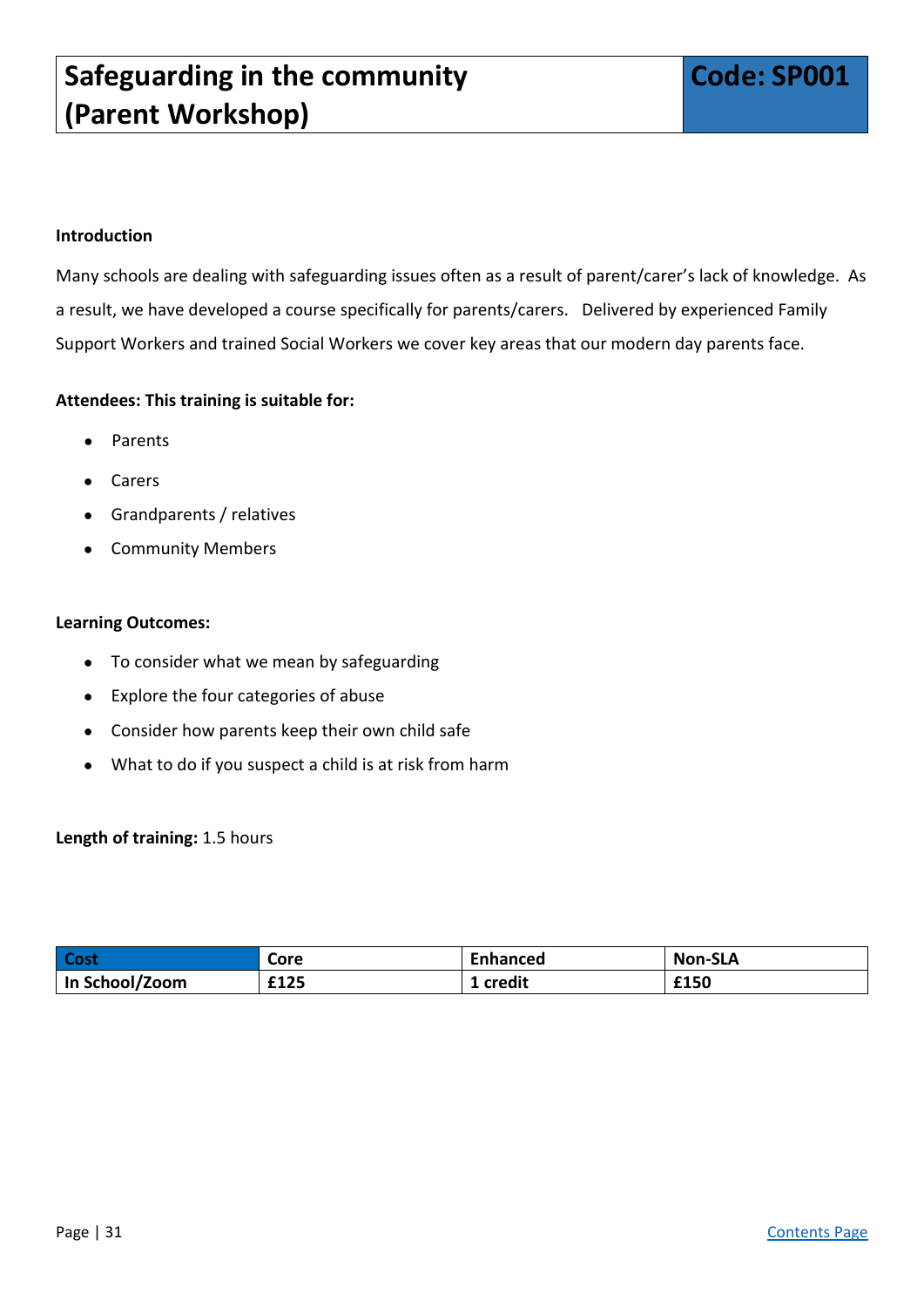<span id="page-31-0"></span>This session is aimed at parents to broaden awareness of bullying/anti-bullying issues within schools. Delivered by an experienced outreach worker the session provokes discussion through activities.

#### **Attendees: This training is suitable for:**

- Parents
- Carers
- Grandparents / relatives
- Community Members

#### **Learning Outcomes:**

- What is bullying?
- To explore the difference between bullying and social/friendship issues
- Who to go to for support
- How parents can teach their child to deal effectively and safely with conflict

Length of Training: 1 hour

| Cost           | Core | <b>Enhanced</b> | <b>Non-SLA</b> |
|----------------|------|-----------------|----------------|
| In School/Zoom | £125 | <b>Credit</b>   | £150           |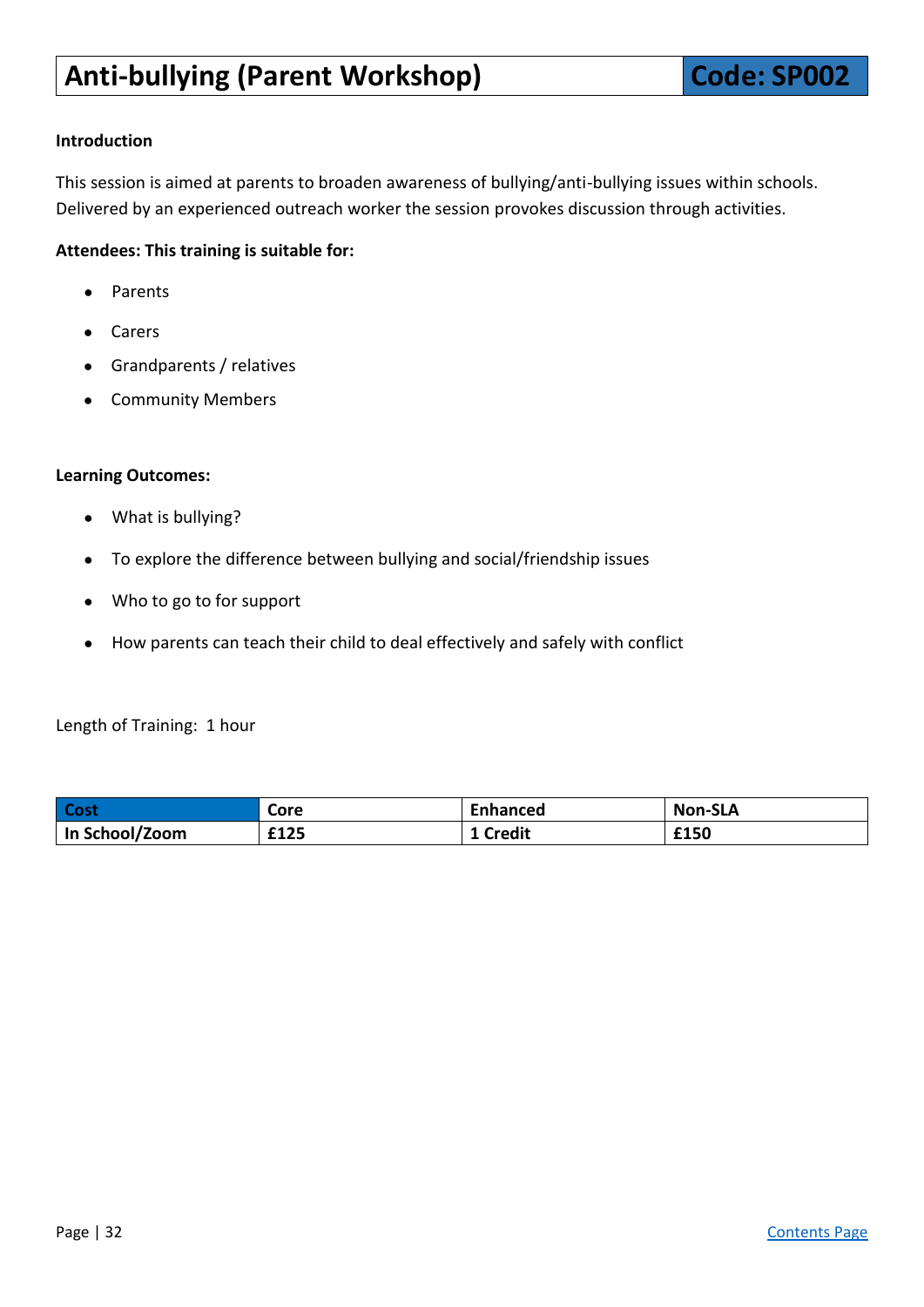<span id="page-32-0"></span>We recognise that parenting can be one of the most challenging roles. In this session we explore the difficulties faced on a daily basis by parents. Working together in the session we look at ways to improve behaviour to complement school's procedures.

#### **Attendees: This training is suitable for:**

- Parents
- Carers
- Grandparents / relatives
- **Community Members**

#### **Learning Outcomes:**

- Consider the role of the parent/carer when managing behaviour
- Explore appropriate expectations around behaviour
- Explore a range of techniques for managing behaviour effectively
- Consider how to discipline children safely through effective chastisement
- To consider the role of parenting programmes as support for managing behaviour at home

#### **Length of Training:** 2 hours

| Cost             | Core | Enhanced  | <b>Non-SLA</b> |
|------------------|------|-----------|----------------|
| ' In School/Zoom | £250 | ? Credits | £300           |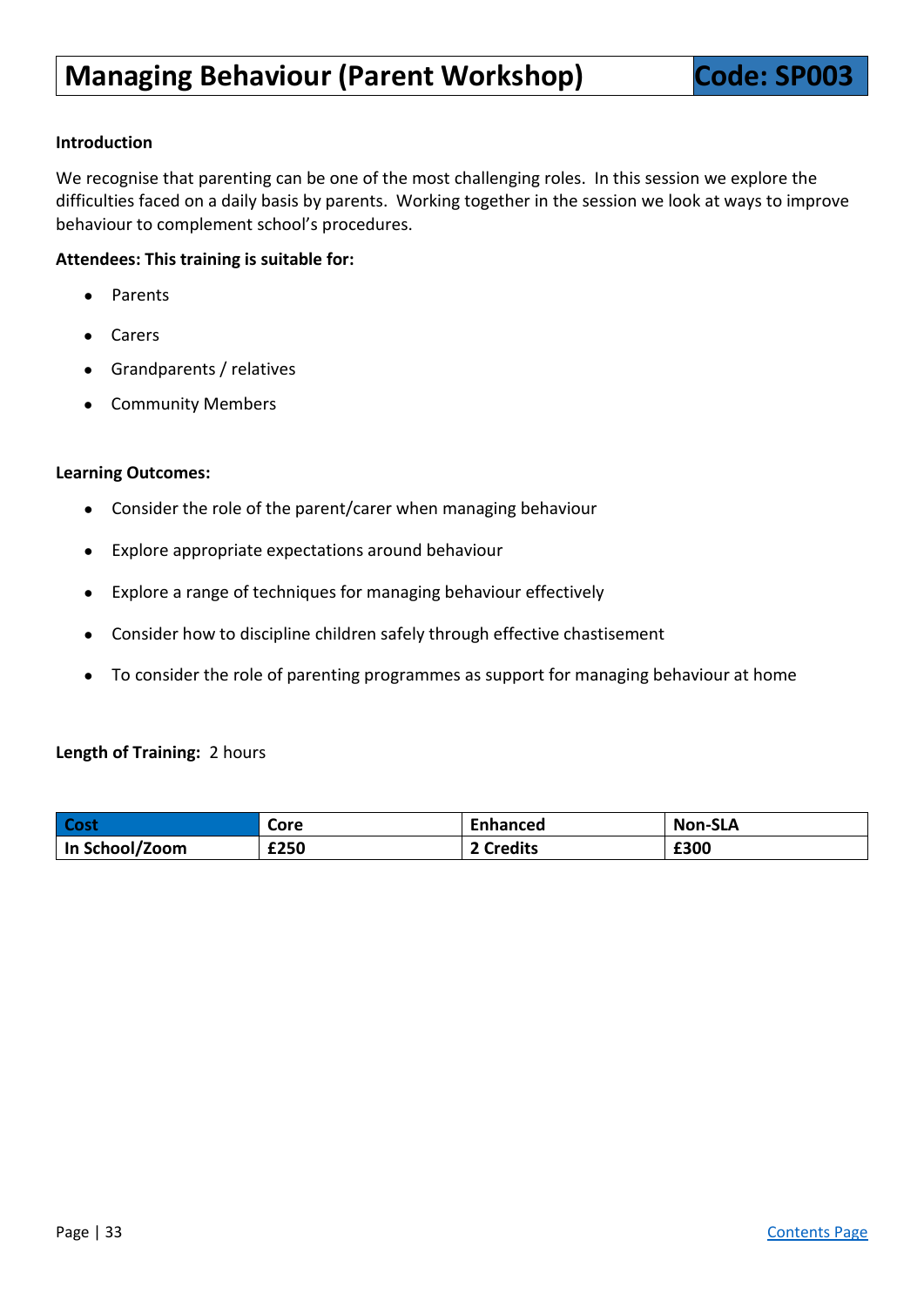<span id="page-33-0"></span>This session is delivered by our experienced partners from Gem Education. With vast experience in delivering online safety sessions they offer an advanced session related to potential risks online.

#### **Attendees:**

This session is suitable for:

● Parents

#### **Learning Outcomes:**

- Defining 'sexting'
- Why young people 'sext'
- Consequences of 'sexting'
- A joint responsibility
- Reporting concerns
- National guidance
- Resources (for parents, for school, for young people)

#### **Length of Training:** 1 hour

| Cost           | Core | <b>Enhanced</b> | <b>Non-SLA</b> |
|----------------|------|-----------------|----------------|
| In School/Zoom | £125 | .credit         | £150           |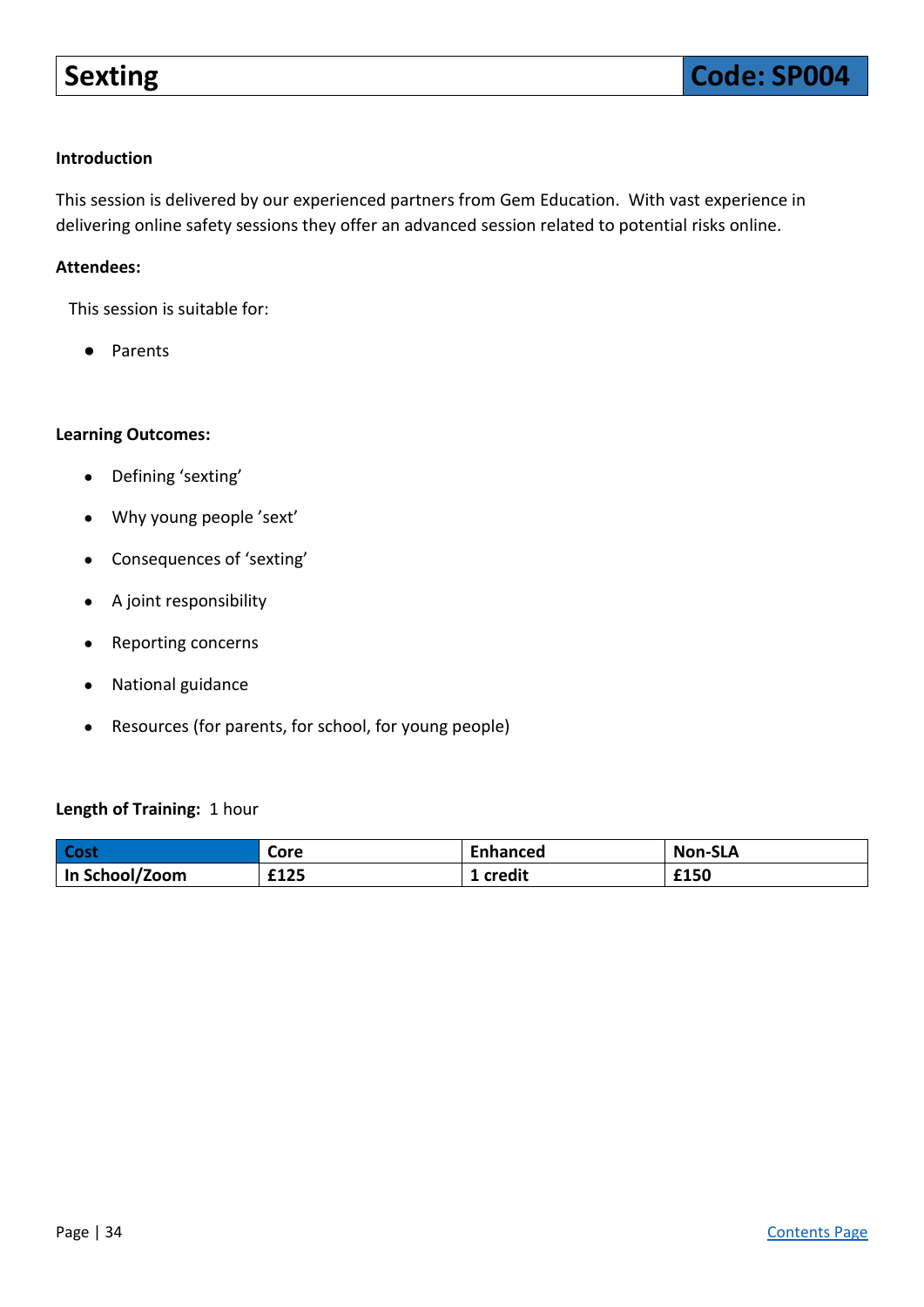# <span id="page-34-0"></span>**Online safety + Code: SP005**

#### **Introduction**

This session is delivered by our experienced partners from Gem Education. With vast experience in delivering online safety sessions they offer an advanced session related to potential risks online.

#### **Attendees:**

This session is suitable for:

● Parents

#### **Course Content:**

- Raising awareness of online risks under 4 main themes: Commerce, Content, Conduct and Contact
- Examples include: websites, social networking, mobile phones, gaming, cyberbullying
- Parental controls
- Further advice
- How to report

#### **Length of Training:** TBC with trainer / up to 1.5 hours

| Cost           | Core | <b>Enhanced</b> | <b>Non-SLA</b> |
|----------------|------|-----------------|----------------|
| In School/Zoom | £125 | <b>Credit</b>   | £150           |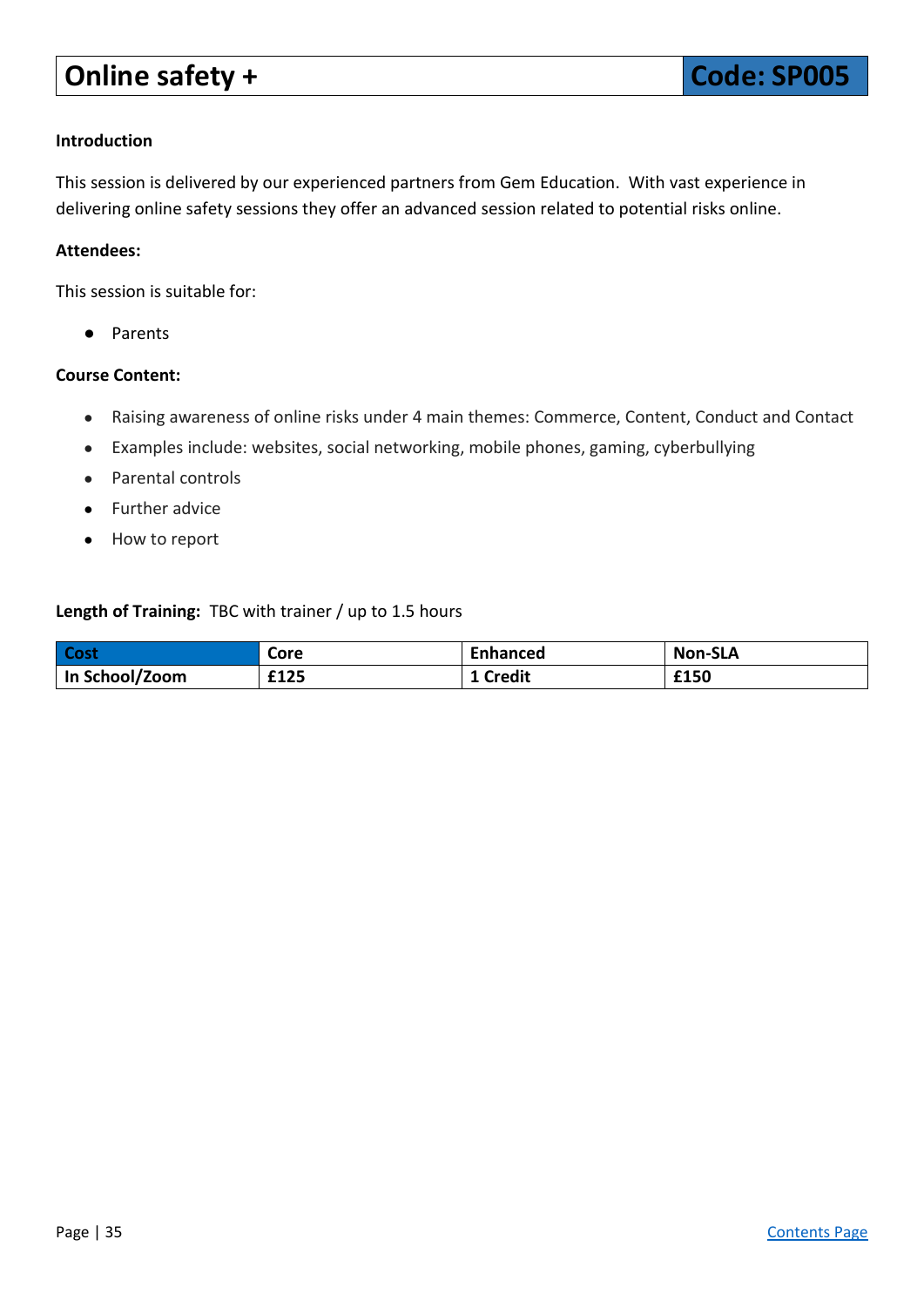# Safeguarding Pupils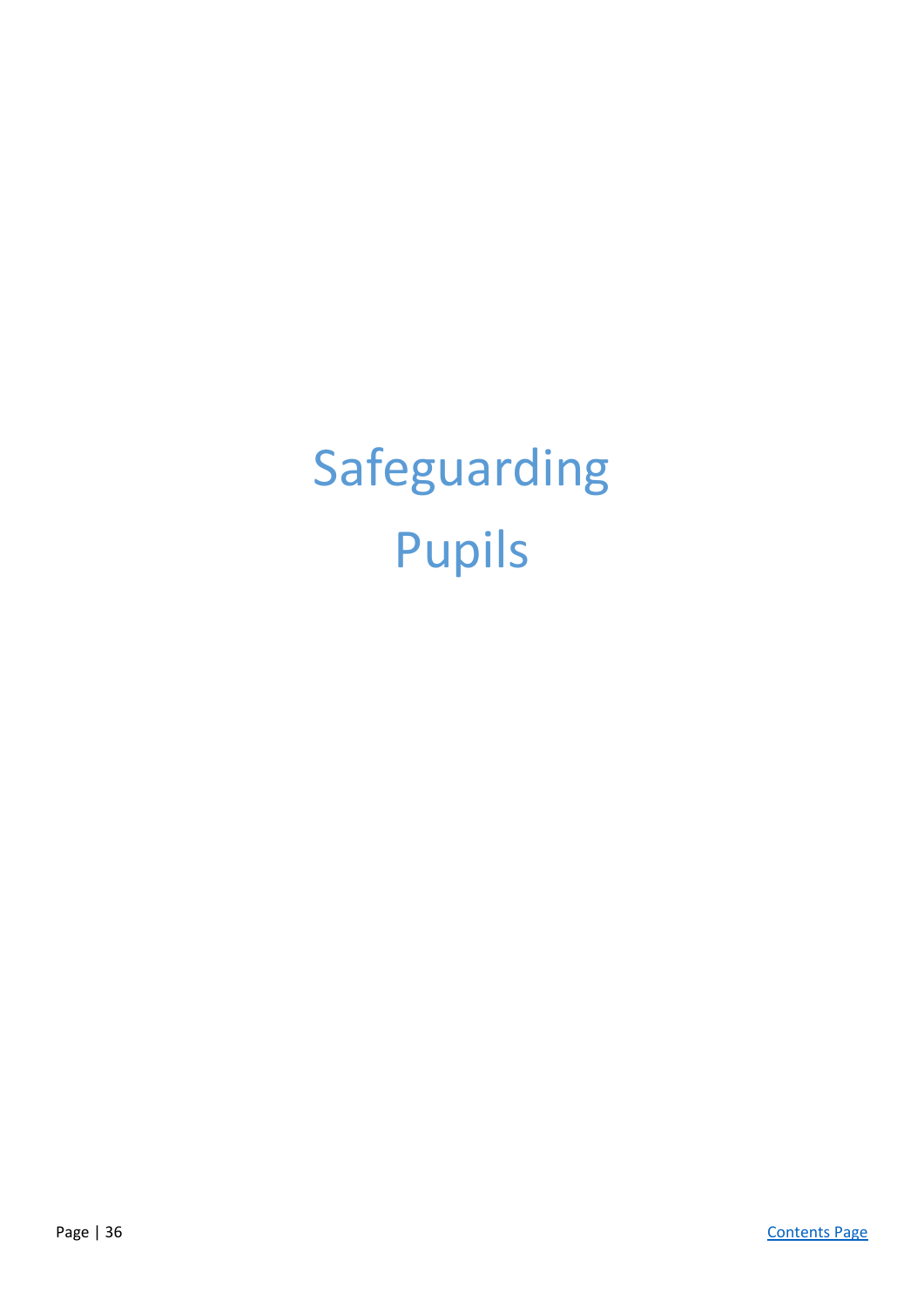# **Pupil Safety Session (Student Workshop or Assembly)**

# <span id="page-36-2"></span><span id="page-36-1"></span><span id="page-36-0"></span>**Code: SPU001 SPU002 SPU003**

#### **Introduction:**

Our pupil safety sessions can either be booked as an assembly. There are a range of topics including:

- 1. Sexting **Code: SPU001**
- 2. E-Safety **Code: SPU002**
- 3. Anti-bullying **Code: SPU003**

#### **This training is suitable for:**

● Please discuss with the trainer the age range in which you would like the session to be targeted

#### **Learning Outcomes:**

- Understanding the key area, what it is
- Understanding the potential impact on their lives
- Exploring risk and how to stay safe
- Examining consequences of behaviour
- Who can help

#### **Length of Session:** 45 Minutes

| Cost      | Core | Enhanced      | <b>Non-SLA</b> |
|-----------|------|---------------|----------------|
| In School | £125 | <b>Credit</b> | £150           |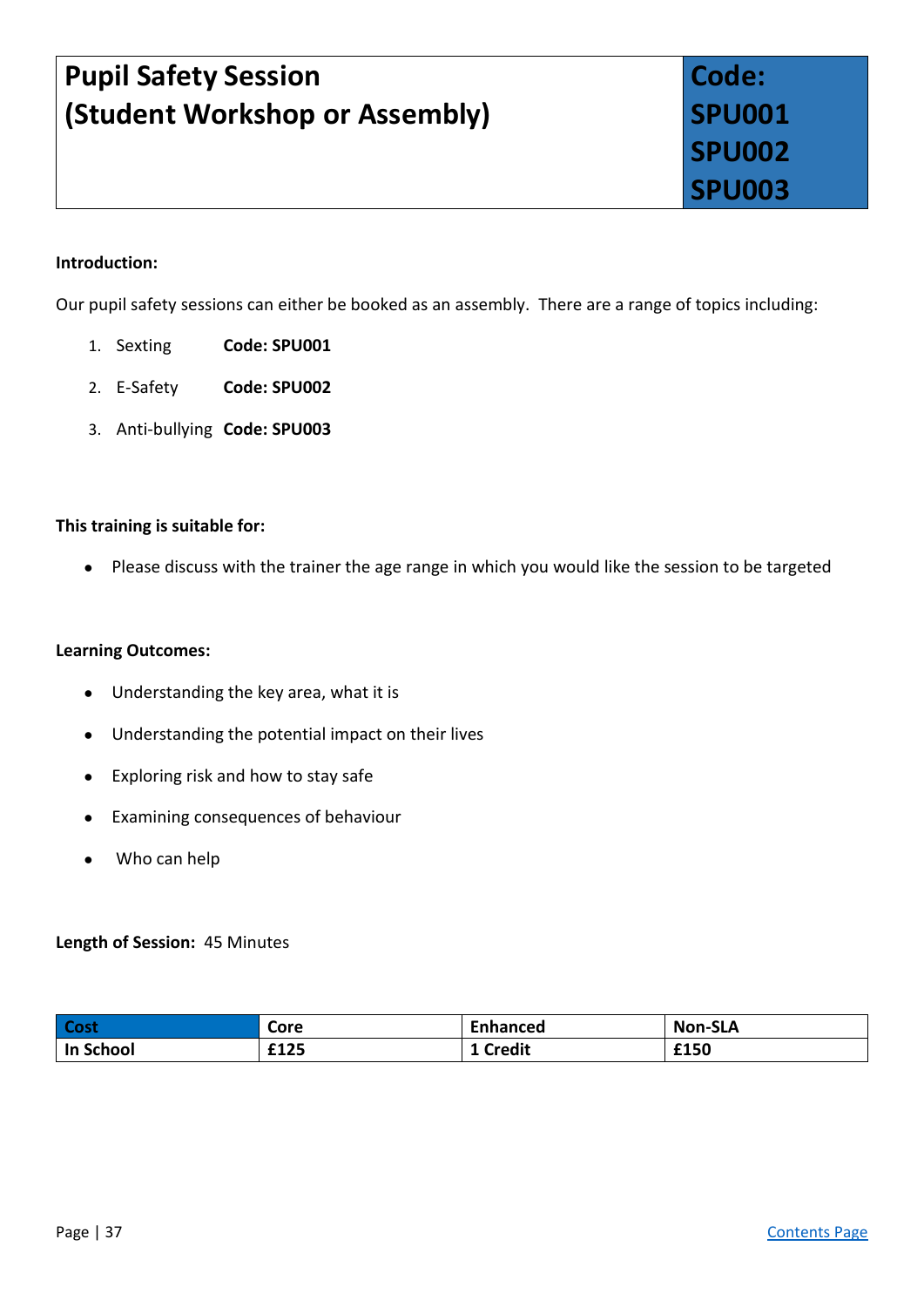# <span id="page-37-0"></span>**Online safety + Code: SPU004**

#### **Introduction**

This session is delivered by our experienced partners from Gem Education. With vast experience in delivering online safety sessions they offer an advanced session related to potential risks online.

#### **Attendees:**

This session is suitable for:

● KS1 – KS4 students

#### **Course Content:**

- Please indicate the age range on booking and chosen content
- Key Stage Assembly, content relevant and age appropriate
- Presentations to classes on
	- Cyberbullying
	- Sexting
	- Fake news
	- Social networking

**Length of Training:** TBC with trainer / up to 1.5 hours

| Cost             | Core | Enhanced      | <b>Non-SLA</b> |
|------------------|------|---------------|----------------|
| <b>In School</b> | £125 | <b>Credit</b> | £150           |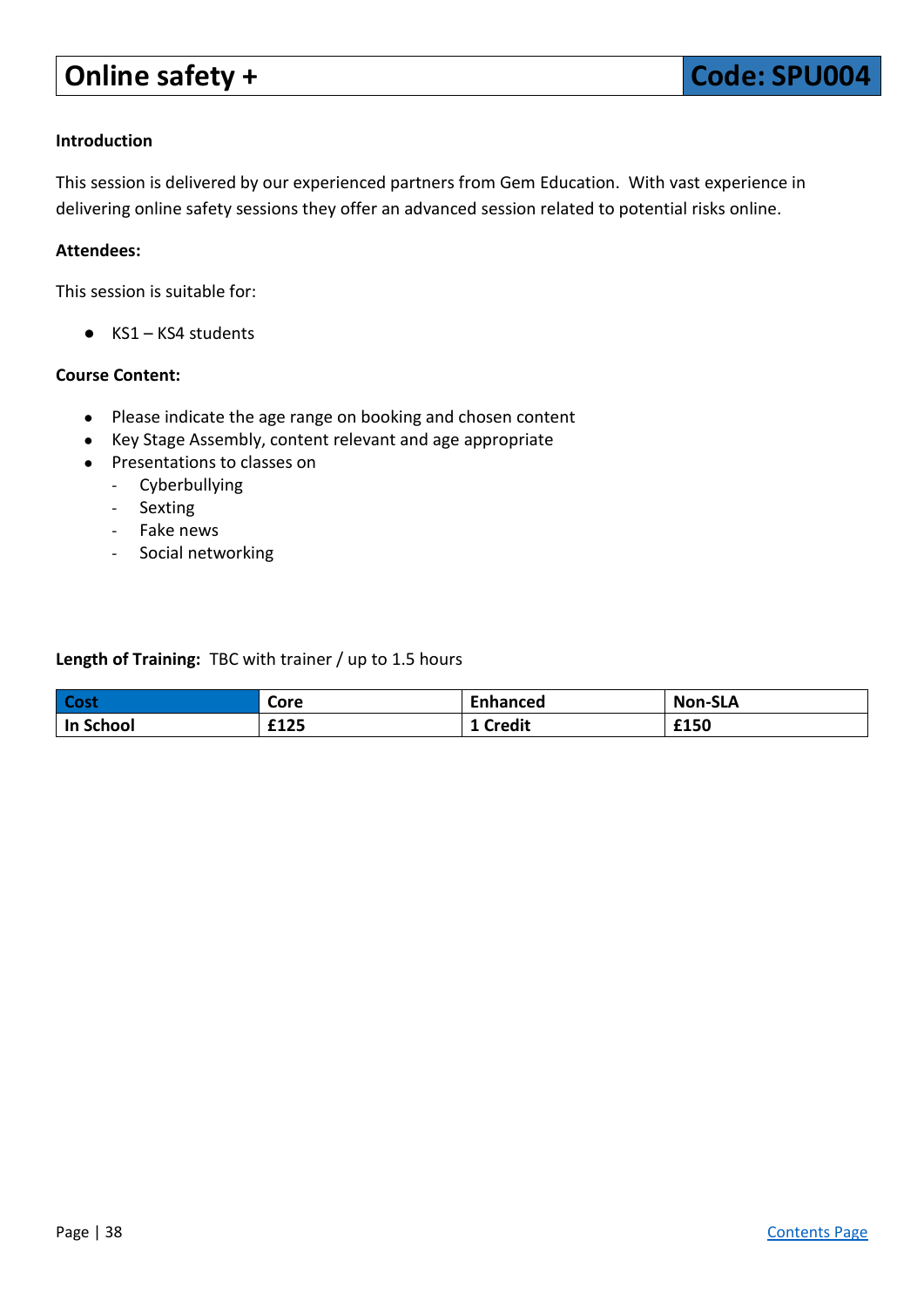# <span id="page-38-0"></span>**Prevent and Radicalisation Training Students Yr7 – Yr13**

#### **Introduction**

A background to the Prevent agenda with an understanding of the issues that may cause a young person to become radicalised.

#### **Attendees: This training is suitable for:**

Students: Yr7 – Yr13

#### **Learning Outcomes:**

By the end of the training participants will be aware of:

- An understanding of Prevent
- Potential signs and causes of radicalisation
- The role of the internet and social media
- What to do and who to contact

#### **Length of course**: Assemblies can be 30mins/45mins/1 hour

Table-top workshops are 2 hours

| l Cost    | Core       | <b>Inhanced</b> | <b>Non-SLA</b> |
|-----------|------------|-----------------|----------------|
| In School | <b>POA</b> | <b>POA</b>      | <b>POA</b>     |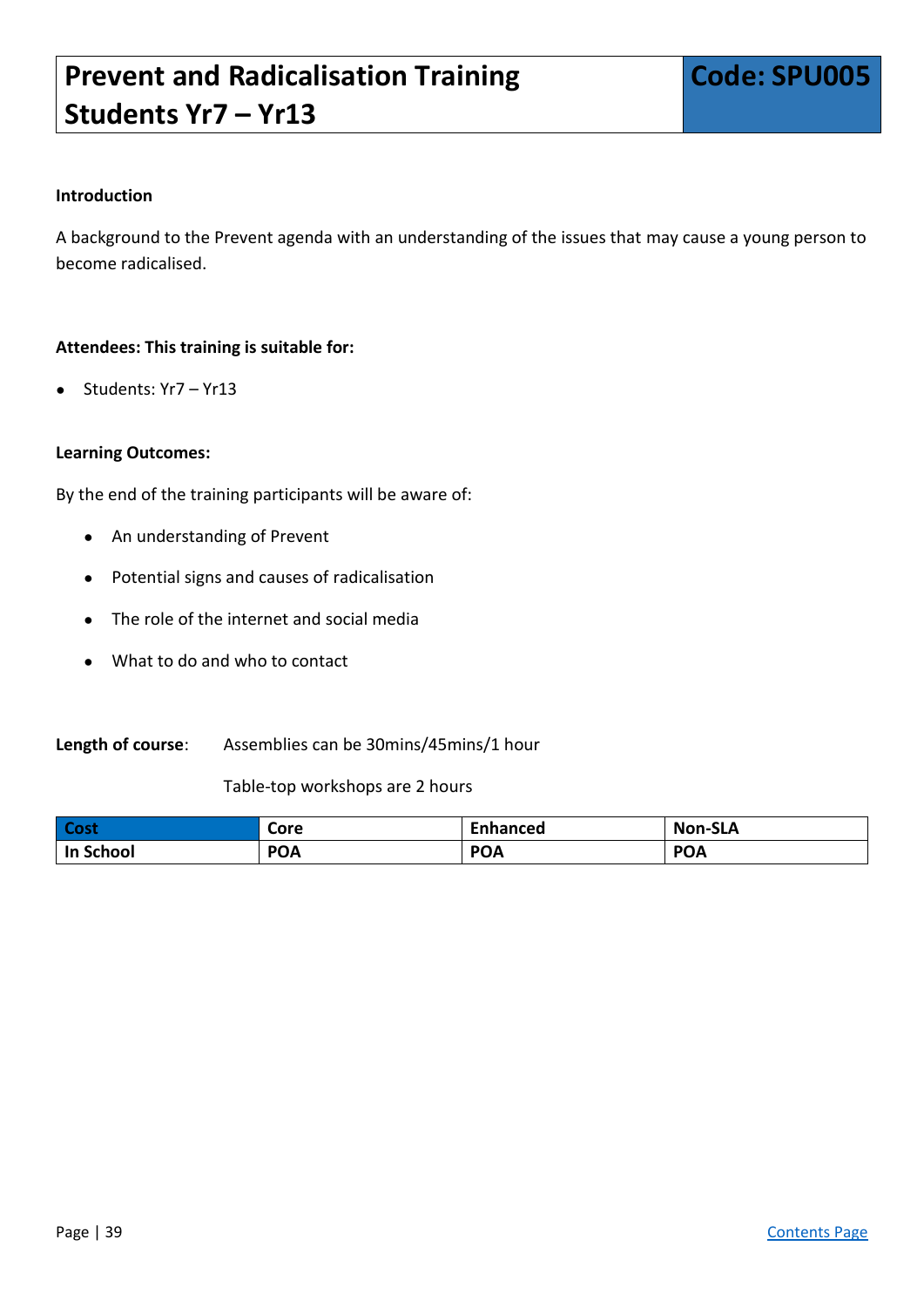<span id="page-39-0"></span>This workshop has been devised to educate young people from the age of 11 to 17 years about the potential dangers of being involved in County lines & gangs. County lines are a very serious issue where criminal gangs set up a drug-dealing operation in a place outside their usual operating area. This can have a really big effect on the community and people who live there, bringing with it serious criminal behaviour.

#### **Attendees: This training is suitable for:**

All staff who are in contact with children including:

- Management, Teachers, Pastoral Staff, Support Staff and School Outreach Workers
- Young people aged 11 to 17

#### **Course Content:**

By the end of the training participants will have an understanding of:

- Why young people become involved in gangs.
- The definition of County Lines
- How social media has a big impact on gangs, county lines and drugs.
- How young gang members can be exploited and blackmailed into selling and dealing drugs
- Risks of gang culture and how county lines are threatening young people's lives.

#### **Length of course**: 1 hour

| <b>Cost</b> | Core | <b>Enhanced</b> | <b>Non-SLA</b> |
|-------------|------|-----------------|----------------|
| In School   | £125 | credit          | £150           |